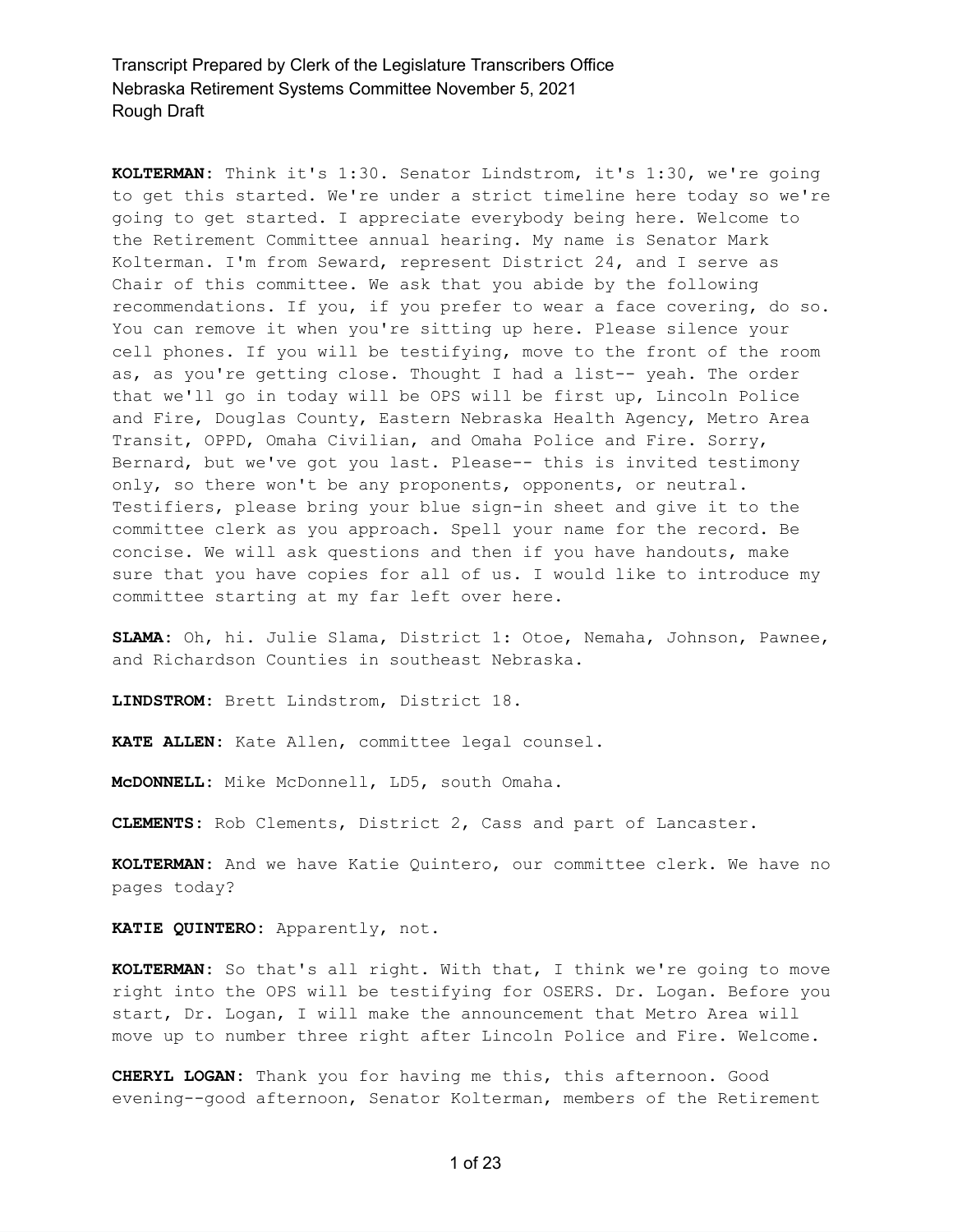Systems Committee. My name is Cheryl Logan, C-h-e-r-y-l Logan. I am the superintendent of Omaha Public Schools. We are a growing district that educates approximately 53,000 students. I want to start my testimony by thanking the members and staff of this committee. In my time as superintendent, I have had the opportunity, the opportunity to work with all of you as we continue to do everything that we can to solidify the Omaha School Employees' Retirement System. As you know, this has been a transformational year for OSERS. I want to thank each of you publicly for your support of OSERS and your efforts to ensure the passage of LB147, which will transfer the management of OSERS to the Public Employee Retirement Board. The Board of Education and I are incredibly grateful for Senator Kolterman's leadership and commitment for getting the pivotal legislation passed. Since the passage of LB147, the Board of Education has worked closely with the OSERS trustees to effectuate a smooth transition of operating responsibility back to the Board of Education. The Board of Education has adopted a new set of operating rules and regulations for OSERS. These rules and regulations largely mirror those of NPERS, which we believe should facilitate transition of management to the PERB in 2024. The compliance audit called for in LB147 is essentially complete, and you will be receiving a copy of that report in the coming days. Following the PERB's review of the compliance audit, we will work with the PERB to determine next steps, including the possible submission of an IRS determination letter. We will continue to work closely with the PERB as the preparation for the transition of management really starts to ramp up in 2022. I am pleased to report that the district once again was able to budget for and contribute to OSERS an amount in excess of the actuarially required contribution. The district made an ARC payment of \$24.1 million in August, which included \$1.9 million in excess of what was actually required-- actuarially required. This is the third consecutive year that the Board of Education has transferred more funds to the plan than was actuarially required. That said, and to be completely transparent, we anticipate it will become more difficult for the district to contribute amounts in excess of what is actuarially required. The plan actuary, Cavanaugh Macdonald, is currently working to finalize the five-year actuarial experience study, which may result in possible changes to the current actuarial assumptions. Moreover, as you can see from the report, the district submitted for today's hearing, OSERS has experienced a lower actual rate of return on investments than the assumed rate of 7.5 percent. Any change in the actuarial assumption, when coupled by the lower rates of return, will likely result in a potentially significant increase in the actuarially required contribution. The district is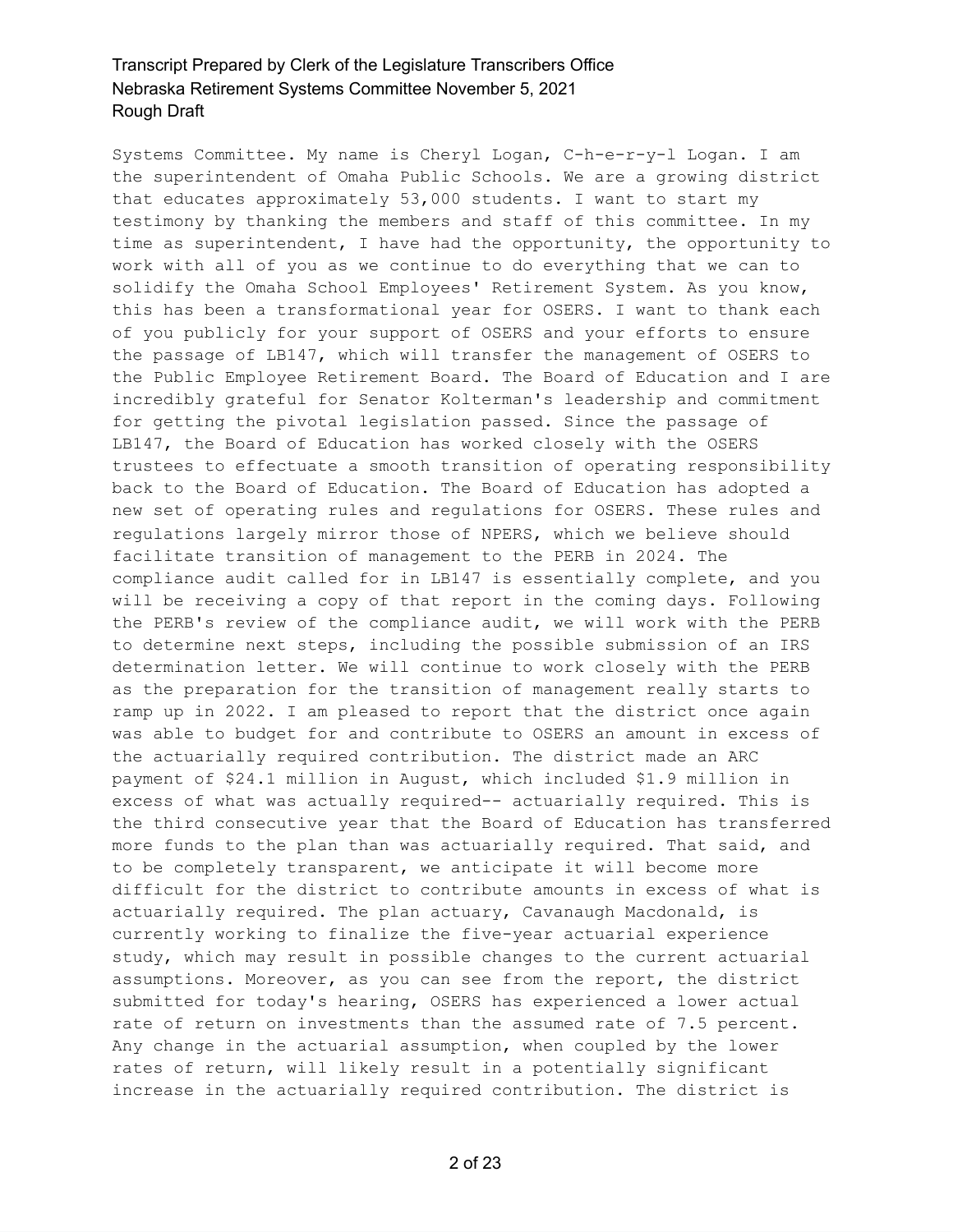reviewing the draft report and will carefully consider the actuary's final recommendations. We all understand that each decision the district makes affects every employee in our workforce and every student in our care. Our commitment to sound financial management and fiscal prudence is essential to our ability to manage both our, our responsibility to educate students and our duty to OSERS. As the transfer of management of OSERS to the PERB continues, we will keep Senator Kolterman and this committee apprised of the transition of progress. Thank you for the opportunity to speak with you today. I would be happy to answer any questions you might have.

**KOLTERMAN:** OK, any questions? I would, I would just like to say thank you as well, because you've worked with us very closely. And during the transition as we move forward, I know you've got some tough decisions to make and we know that if you lower the expected rate of return, it'll just increase your ARCs and your contribution amounts. But over the last three years, as you indicated, you have made significant strides. And in fact, you know, when you, when you start looking at the last three years, you paid 107 seven percent more, 108 percent and 109 percent the last three years above the ARC. That's, that's impressive. And it's a-- it just shows that your commitment to getting the job done is there. And I'd like to thank you for that and, and encourage you to continue to work with Randy Gerke and his team and the PERB board. And so thank you.

**CHERYL LOGAN:** Thank you, Senator. I appreciate it very much. The only way out is through.

**KOLTERMAN:** Exactly.

**CHERYL LOGAN:** OK. Thank you.

**KOLTERMAN:** Thank you.

**CHERYL LOGAN:** Appreciate it.

**KOLTERMAN:** OK, our next testifier will be Lincoln Police and Fire.

**PAUL LUTOMSKI:** Paul Lutomski. It's L-u-t-o-m-s-k-i.

**KOLTERMAN:** I'll get you another chair.

**PATRICE BECKHAM:** [INAUDIBLE]. Sorry.

**KOLTERMAN:** I'll get that. Welcome, Paul and Pat.

#### 3 of 23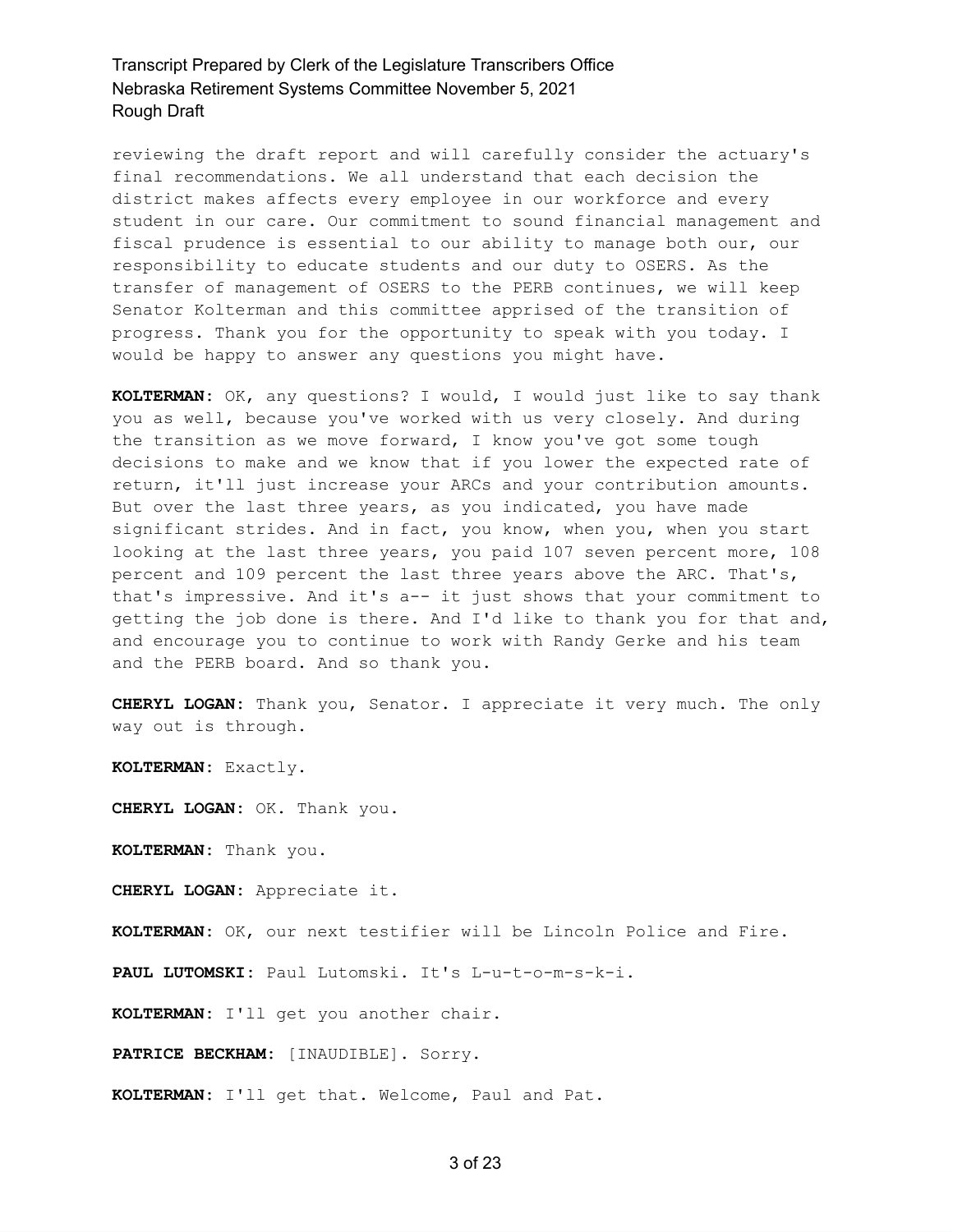**PAUL LUTOMSKI:** OK. Paul Lutomski, L-u-t-o-m-s-k-i. City of Lincoln Police and Fire Pension, and I'm happy to be here with Pat Beckham, our actuary from Cavanaugh Macdonald. Pat's going to present the report, and if there's any questions that I need to answer, I will be happy to try to do.

**PATRICE BECKHAM:** Paul will answer all the hard questions. Patrice Beckham, P-a-t-r-i-c-e, Beckham, B-e-c-k-h-a-m, with Cavanaugh Macdonald, the actuary for Lincoln Police and Fire Pension Fund. So good afternoon. It is a pleasure to be back with you again this year, although we would be happy if we were 80 percent funded and we weren't here also. It's good to see you. Just going to spend a few minutes, very, very high level. You have all of our reporting information. If you have questions on that, I'd be happy to talk to those at the, at the end of my comments. Just a reminder, the valuation date for this plan is August 31. OK. So the most recent report is August 31 of 2020. We're working on the 2021 report. Will not be completed until December. The 2020 valuation reflects the funded ratio of 78 percent and that held constant from the 2019 valuation. The most recent experience study was performed in 2019. Several changes to assumptions were adopted at that point in time that included updating the mortality table to the Pub-2010 mortality table and adopting a step down in the investment return assumption from 7.5 percent to 7.25 percent over five years. The 2020 valuation use and investment return assumption of 7.4 percent, which will change to 7.35 in the 2021 valuation. As that-- this assumption is decreased, as you know, it increases the actuarial accrued liability and lowers the funded ratio. That's creating some headwind and making progress to move to 80 percent. But with returns for fiscal year '21, we get a little bit of a boost there. We'll see where, where the numbers end up. One of the most important factors in the health of any retirement system is regular contributions equal to or greater than the full actuarial determined amount. The Lincoln city ordinance was changed in 2017 to provide that the unfunded actuarial accrued liability would be paid off over a closed 28-year period that began in 2016. It also requires the city to make a full actuarial required contribution each year. If you look at Exhibit A that was submitted with our information, the city has actually contributed somewhat more than the actuarial contribution and for the last five years. So continuing to follow the, the funding policy will move the plan towards full funding if all assumptions are met. A projection model was prepared in conjunction with the 2020 valuation. It indicates that the plan is expected to reach full funding in 2043, again, if, if the assumptions are met.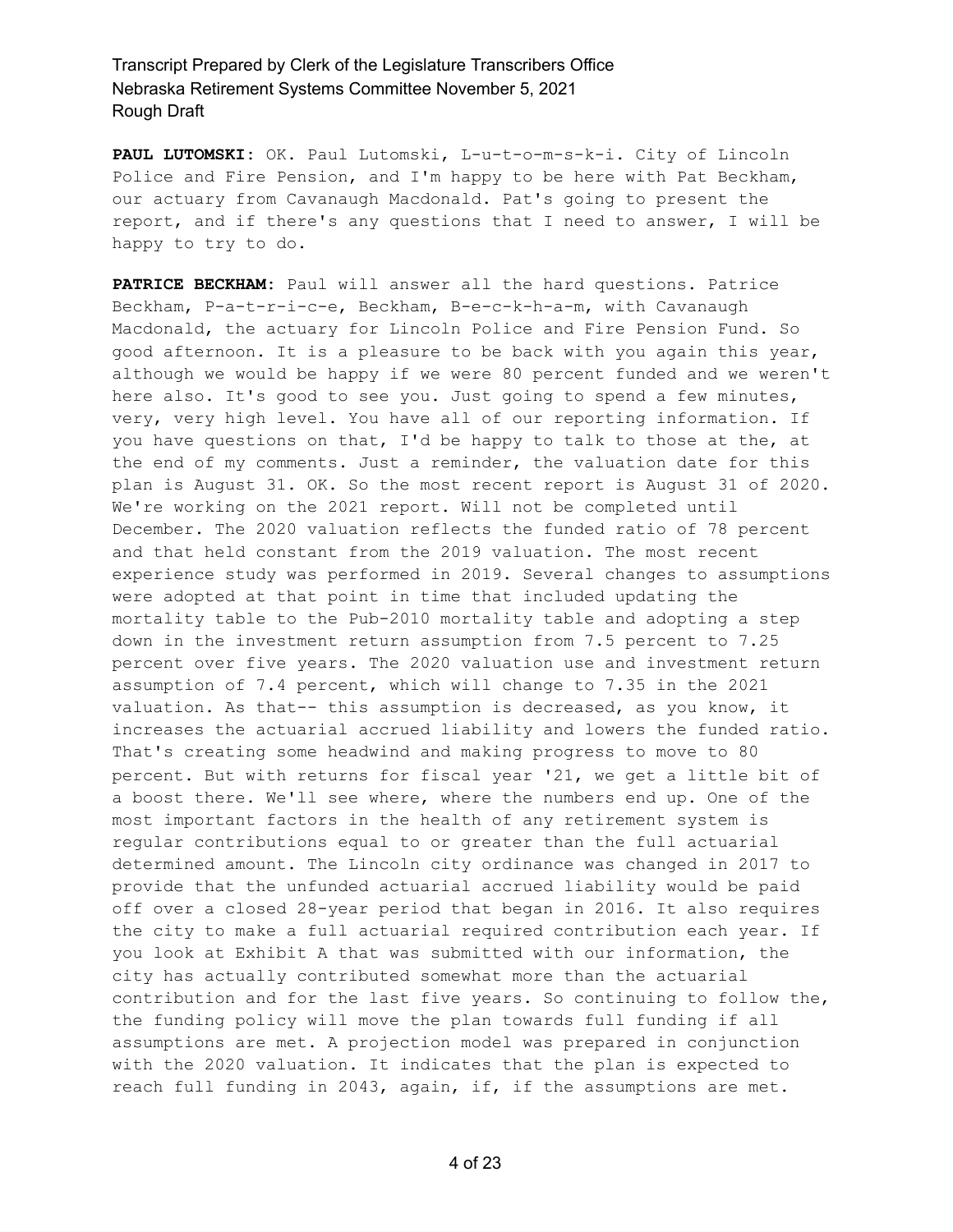It's a very high-level look. You have all the detail. Be happy to answer any specific questions you might have.

**KOLTERMAN:** Thank you. Are there any questions? I, I would like compliment you as well. I know several years ago you made some very tough decisions. You dumped a lot of money into this plan and you are working in the right direction to get it taken care of. I have no concerns about you getting to where you need to be. So thank you again for your efforts and appreciate it.

**PAUL LUTOMSKI:** Thank you. Thank you, Pat.

**PATRICE BECKHAM:** Yeah.

**KOLTERMAN:** OK, thank you.

**PATRICE BECKHAM:** Thank you.

**KOLTERMAN:** We'll now move to the Metro Area Transit hourly. Lauren, welcome. Thank you, Pat.

**LAUREN CENCIC:** Good afternoon, Senator Kolterman, committee members. My name is Lauren Cencic, L-a-u-r-e-n C-e-n-c-i-c. And I'm the CEO for the Transit Authority of the City of Omaha, doing business as Metro or Metro Area Transit for our pension plan. Metro is the public transit provider for the Omaha metropolitan area, providing fixed, paratransit, and express services. We also provide service to the cities of Council Bluffs, Bellevue, La Vista, Papillion, and Ralston by virtue of agreed upon service contracts. I want to start by thanking you for the opportunity to address the committee today regarding our hourly employee pension plan and also talk about the corrective actions that we have taken to improve the funding status of the plan. I am happy to report that we have continually and consistently increased both, both employer and employee contribution rates, reduced our assumed rate of return, and improved our overall funding status of the plan. Going back a little bit since 2016, we have increased the employee contribution from 6 percent to 7.5, and the employer contribution from 6.5 to 7.75 percent, as well as changing the normal retirement age from 65 to the age when the employee reaches full retirement for the purposes of Social Security. We've eliminated an early retirement option and also changed the benefit factor for those hired after January 2018. In addition, during the last five years, we've made two lump sum contributions. The first was in 2016 in an amount equal to 1 percent of the total wages of the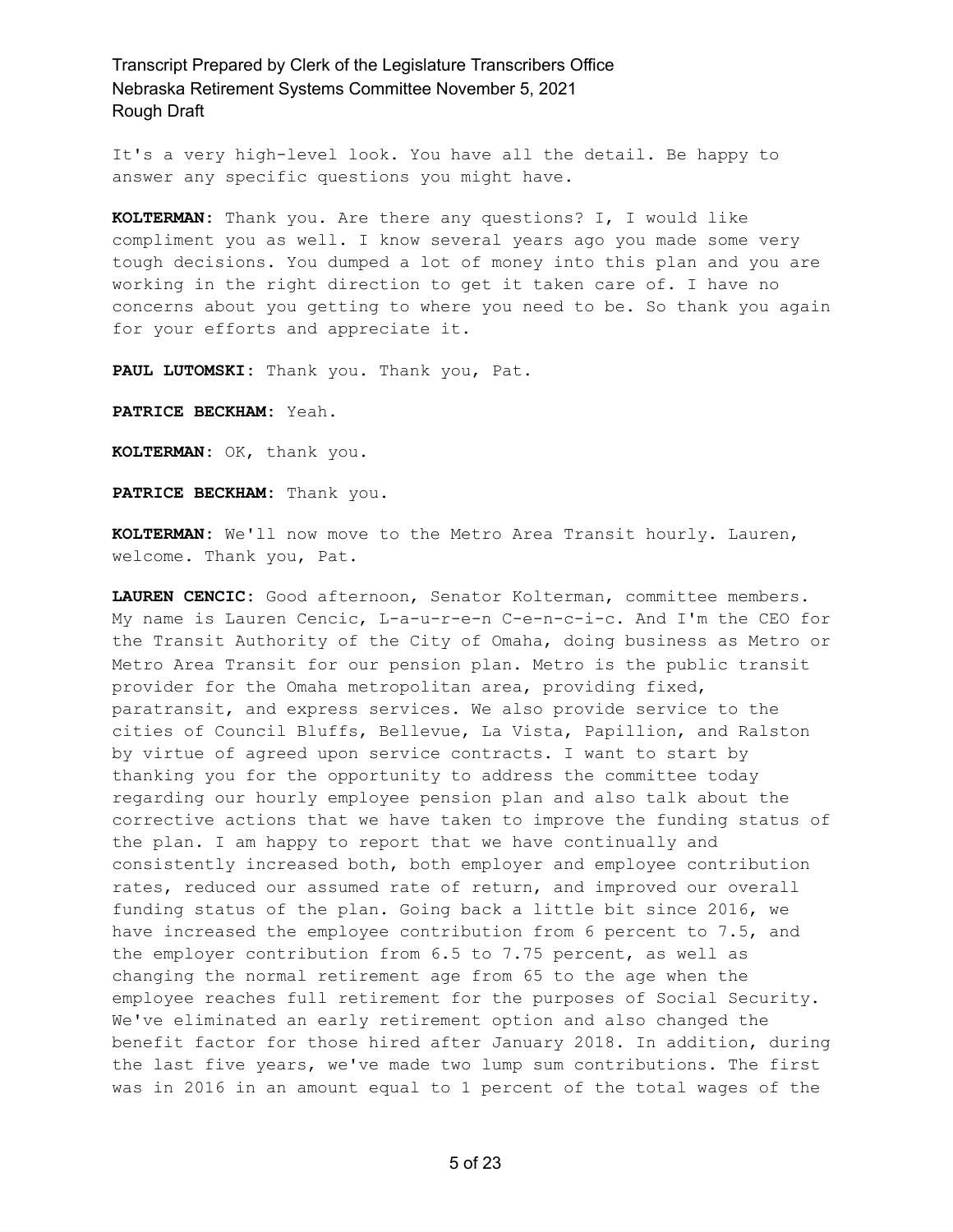plan participants. And a second one-time contribution was made last year in the amount of \$350,000. This \$350,000 amount represented the estimated difference in the calculated employer contribution compared to the anticipated contribution that we were expecting. And that difference was really due to a reduction in overall work hours due to COVID. So we made up the difference and made sure that, that Metro still completed our full anticipated amount for last year. Last year, our lump sum contribution actually brought our overall contribution to 11.1 percent of our payroll for last year. Additionally, in our 2021 actuarial valuation report, we have yet again reduced our assumed rate of return from 6.5 to 6.25. These assumptions were reviewed and adopted both by our pension committee and our board of directors. We have 191 active members in our plan, 194 members in pay status, and 48 terminated members as of January 1 of this year. Our overall funding status of the plan is 68.5 percent, which is an improvement from our 2020 funding status of 66.7 percent. Even though we lowered the assumed rate of return during that period. If we had not lowered the assumed rate of return, our funding status this year would have been 70.2 percent. However, we feel that adopting this more conservative rate of return is both prudent and realistic. Thank you again for the opportunity to address the committee. I'd be happy to answer any questions you have.

**KOLTERMAN:** Thank you for your presentation. Any questions? Seeing none, appreciate it.

**LAUREN CENCIC:** Thank you.

**KOLTERMAN:** Next, we have Douglas County. Welcome back, Joseph.

**JOE LORENZ:** Good afternoon, committee members, I'm Joe Lorenz, L-o-r-e-n-z. I am the Douglas County finance director. So I'd like to just take you through the highlights of our performance for the year ending December 31, 2020. The plan funding status increased 4.1 points to 70.9 percent. The plan carries an assumed rate of return of 7.5 percent. And on all metrics one, three, five and ten years, the plan has exceeded that 7.5 percent return. So I'm very comfortable with keeping that as our assumed rate of return. Investment results over the past couple of years have been very strong and it's continuing this year as through the first ten months of the year, we have a return of over 10 percent on the plan. Our normal cost is about 11 percent a year. Our ARC this year is going to be \$26 million. And I think the interesting thing that occurred with our ARC this year is that it actually went down. It went from 26.4 to 26, which is, you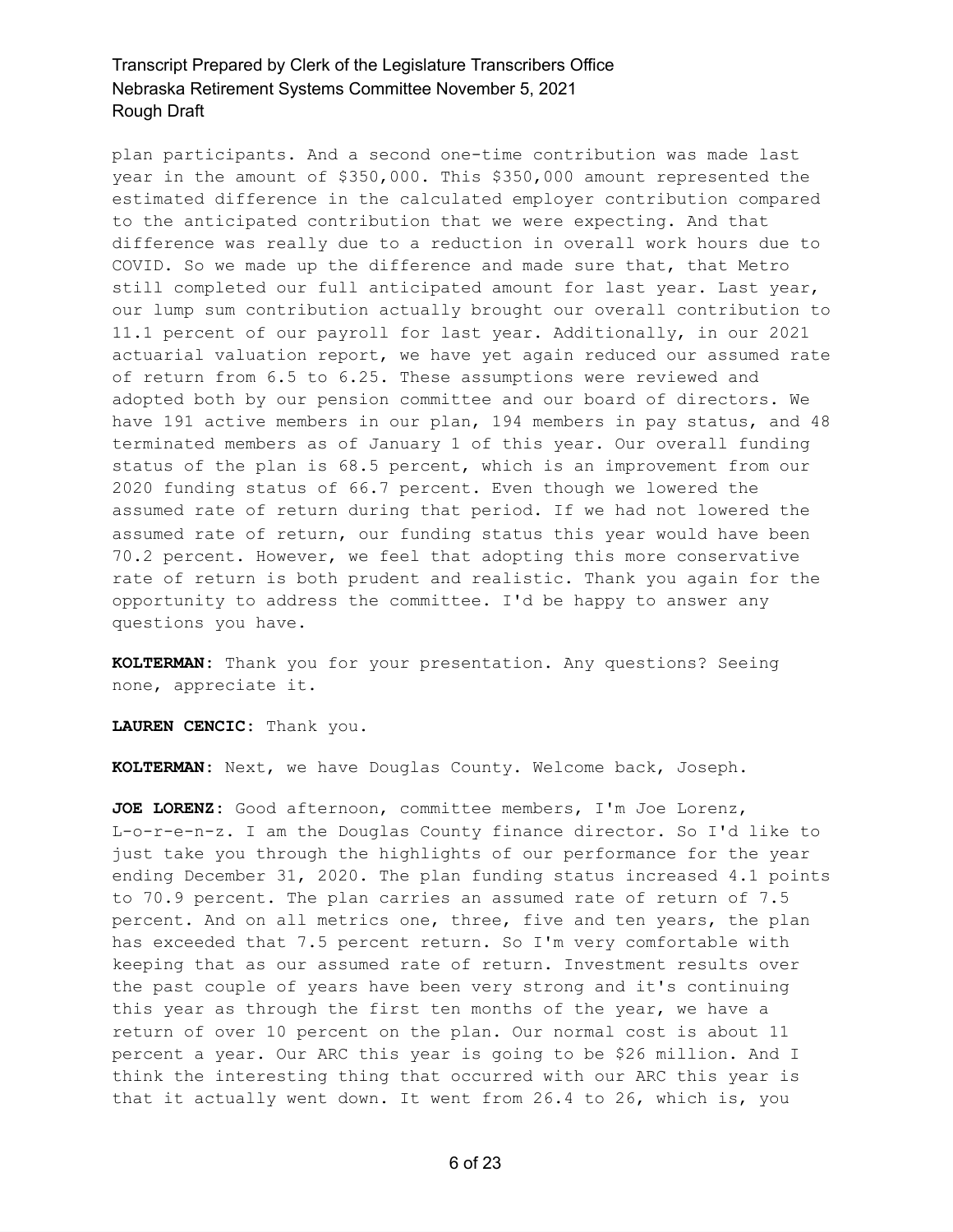know, the first time I've seen it go down and really, I think, indicates the plan is gaining, you know, health. And, and, and I'm very comfortable that by the time the year ends in December, we will make that-- we will at least make, if not exceed, that contribution of \$26 million of the ARC payment. Some other highlights as we go through the plans, actuarial accrued liability of \$159.2 million was \$14.4 million lower than a year ago. The plan has about 4,000 participants, about 55 percent of which are active, which means that, you know, a healthy plan from that point of view. We've talked about the history of the plan, and I think the only point I really want to make about that is that it's really going on ten years now since the Douglas County Commissioners on the Pension Committee made the changes of reducing so that we eliminated the rule of 75, the benefit formula was reduced from 2 percent of pay-- per pay year-- for your of service to 1.5 of pay per year of service, and the maximum retirement income was reduced from 60 percent of a participant's final average to 45 percent. So that was ten years ago, and now we're seeing the results. But you know, I make this point a lot is that, you know, a mature pension plan like ours, it takes a long time for the results to show up. And so ours are finally showing up. As the plan is funding ratio is now up 13.1 percentage points since, since its low point in 2010. So the results are, are, are showing up. And at this rate based on the actuarial projections performed by SilverStone HUB by within five years in 2026, we should be about 80 percent funded, which means I won't have to come here to see you all, which is always a nice experience. But it's-- that, that really is our goal that within those five years we have this plan 80 percent funded. In terms of changes to the plan, we didn't do much this past year, except for one thing, the corrections guards at the Douglas County Jail were extended the same plan benefit provisions as the sheriff deputies. And but in negotiating with them, they agreed to increase their contribution rate by an additional 2 percent of pay, of which they're paying that whole 2 percent. Because we had worked with our actuaries to determine what would it take to make a change like this that would have no impact on the plan's funding status. So they kicked in an extra 2 percent. They get it, but the plan funding status was not impacted. And those are kind of my highlights, and I'd be glad to take any questions from you.

**KOLTERMAN:** Are there any questions? Go ahead, Senator Clements.

**CLEMENTS:** Thank you, Mr. Chairman. Thank you, Mr. Lorenz. I want to thank you for telling me that the one, three, five, and ten year actual history is 7.5 percent or more. I would like to hear that from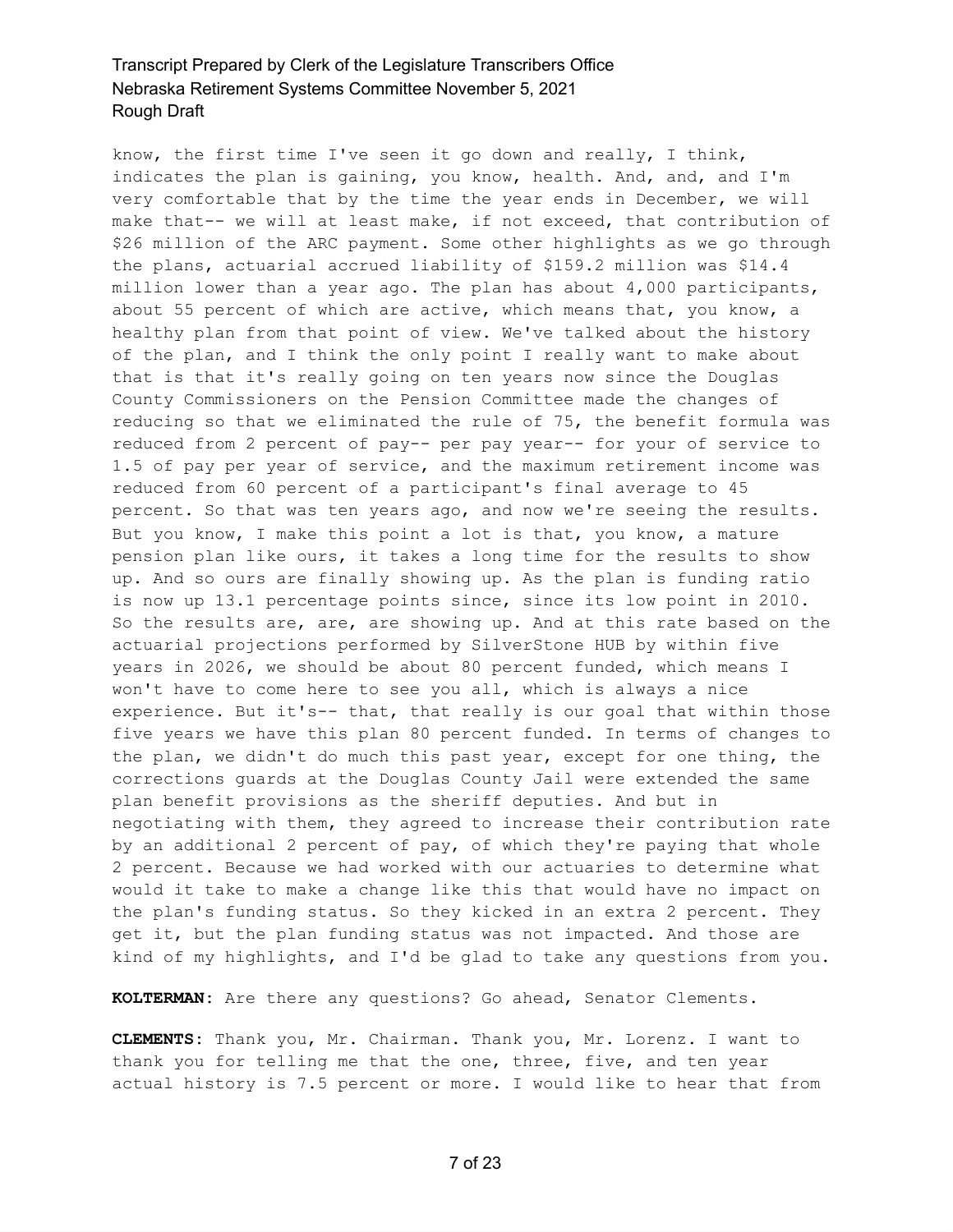each plan as to how their actual is compared historically to their assumed rates, real important to me.

**JOE LORENZ:** Sure.

**CLEMENTS:** I'm wondering sometimes if people of plans are telling or looking at how much they can afford to pay, and then they set the assumed rate to equal that, which is the opposite of what we should do. A question I had is, you said ten years ago you changed the retirement benefits. Was that for existing employees or just for new employees?

**JOE LORENZ:** For new employees. But it's, it's interesting in those ten years now, based on the latest records of total active employees, more than 50 percent now are qualifying under the new rules. So-- but yeah, under pension law and things like that, when you change it, you can- it only can apply to new employees.

**CLEMENTS:** And you said you had 4,000 people in the plan. Is that retirees and active employees?

**JOE LORENZ:** Yeah, so that-- and of that 4,000, 55 percent are active.

**CLEMENTS:** OK. All right. Thank you.

**KOLTERMAN:** Any additional questions? I just have one.

**JOE LORENZ:** Sure.

**KOLTERMAN:** According to the information we've received, the last couple of years you haven't paid 100 percent of your ARC.

**JOE LORENZ:** One year. I mean, if you look at the expected, last year was the first year that it didn't because, you know, this year is an expected number. But as I said, especially since it's, you know, the ARC actually went down, I'm comfortable we're going to do it this year. So last year was the only year. If you go to the bottom line, the previous four years were over 100 percent, and I think this year will be over 100 percent.

**KOLTERMAN:** OK, thank you. Any additional questions? By the way, about half of us will be gone in five years.

**JOE LORENZ:** Yeah, me too. [LAUGHTER]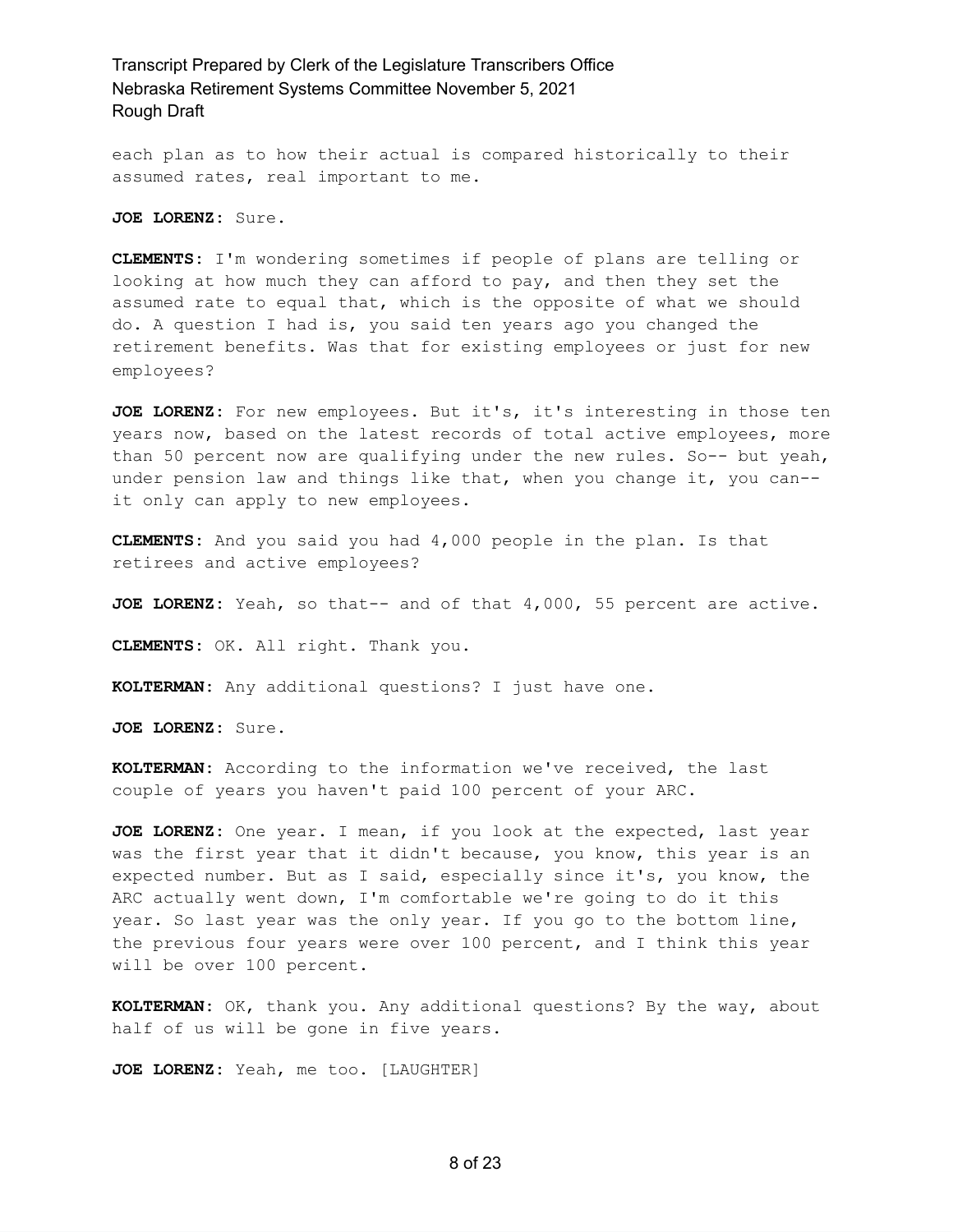**KOLTERMAN:** So you won't have to put up with us anymore. Some of us. OK, Eastern Nebraska Health Agency.

**JOE LORENZ:** Thank you.

**KOLTERMAN:** Mr. Gahan.

**GLEN GAHAN:** It's pleased to be here, Senator Kolterman and rest of the Retirement Committee. My name is Glen Gahan, G-l-e-n G-a-h-a-n. I'm the actuary for the Eastern Nebraska Health Services Agency Pension Plan. I'm employed with SilverStone Group, a HUB International Company. I'm going to-- I don't have any additional handouts. I believe you have the complete information provided with the information request from the committee, as well as the actuarial reports and experience analysis. Some of the highlights that I'd just like to, to mention. First, the actuarial assumptions and methods used by this plan that we've been assuming a 7 percent investment return I think from the inception of the plan. And I did a quick look at the last six years, it was just based on information provided in the form, and the average return had been about 6.7 percent. Just taking a simple average of the annual returns. The most recent two years for the year ending 2020 and 2019 was a 9.9 percent return and a 14 percent return. I don't have a year-to-date return for 2021. I would imagine that it would be at least in line with the actuarial assumption, hopefully it'd be better than that given the, the markets that we've been observing. As far as the history of the contributions that ENHSA has been making to the plan, they've been increasing those historically a half a percent per year from the year 2010 through 2018 where it got to 9.5 percent and then it stayed at 9.5 percent for 2019, 2020. Pleased to report that as of November of this year, that was increased to 10 percent from the employer and employee contributions were increased from 2.75 percent to 3 percent. And I believe that's the first employee contribution increase for, for quite some time. And when we took those into account in the forecast, we, we, we do our actuarial work every other year. So 2020 was the most recent year we did that work, but we did anticipate this increase and we forecasted the plan would get from its current 73 percent funded in 2020 to 100 percent funded in the year 2047 to 80 percent funded in the year 2030. Given the gains in, in 2020 and hopefully 2021, we think that, you know, if we updated the forecast today that would- we'd see some improvement there as well. Other assumptions and methods used in the most recent evaluation, we updated the mortality table to the Pub-2010 with mortality improvement scale. The ARC has been determined based on a amortization of a level of dollar amount, which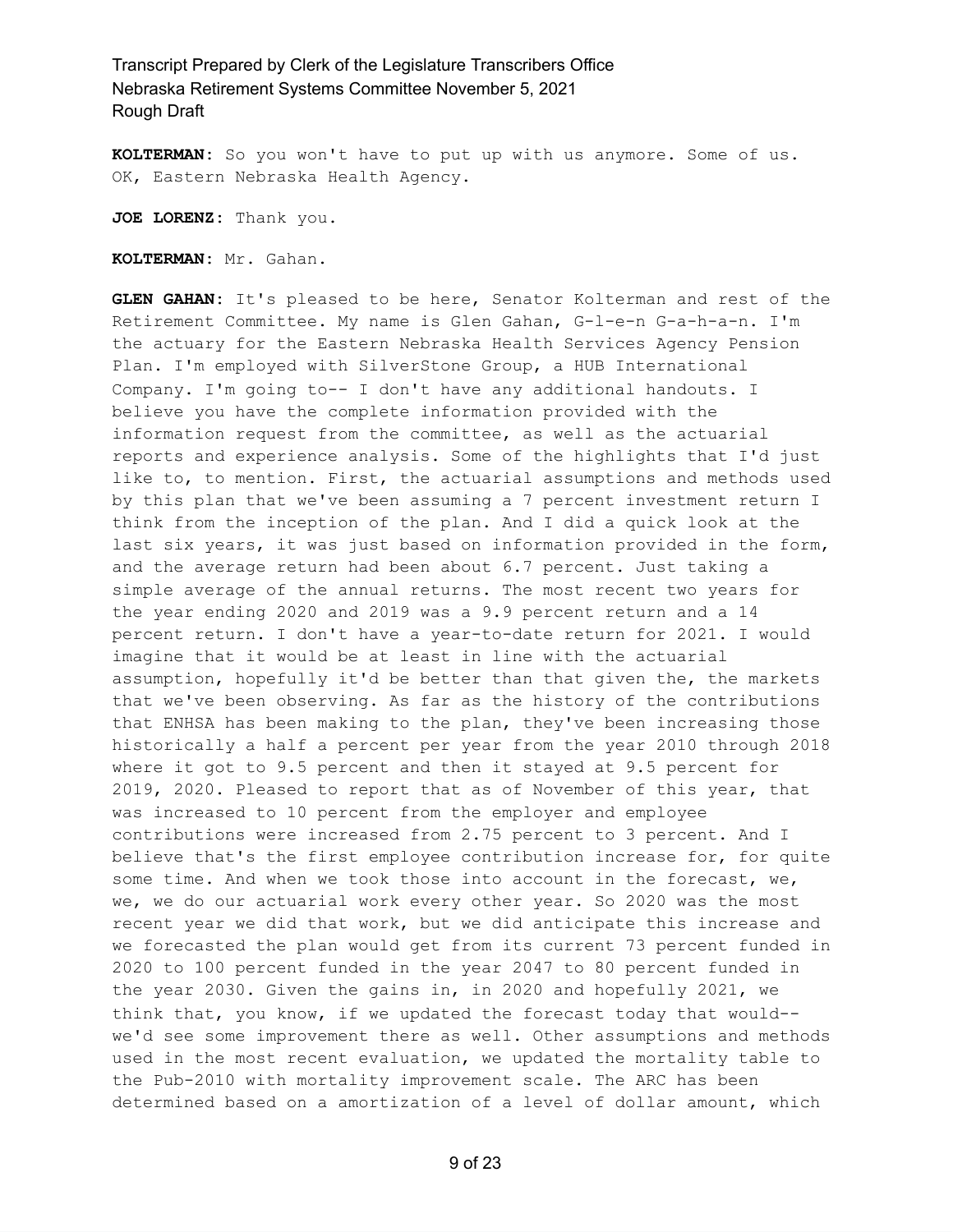is somewhat conservative perhaps at least compared to as a percent of pay and a 25-year layered amortization method as well. So you would think that the, the assumptions are, are reasonable and we would not consider them as being aggressive looking at those. And historically, the contribution actually made to the plan has slightly exceeded the calculated ARC. So, you know, we, we feel that the plan is, is in a, in a sound position or at least getting better funded. You know, we obviously wish it was more funded than it is today, but the trajectory looks positive. So those kind of are my prepared remarks and I'd be pleased to address any questions the committee might have.

**KOLTERMAN:** Any questions? Senator Clements.

**CLEMENTS:** Thank you. Thank you, sir. You mentioned a 100 percent estimated by 2047 using a, a closed amortization formula.

**GLEN GAHAN:** Yes. Yes, it is, it is a closed amortization, a 25-year closed. Yes.

**CLEMENTS:** Twenty-five year. OK. And the where you're talking about the 6.7 percent average rate, are you still comfortable with the 7 percent assumption? You don't plan to change it?

**GLEN GAHAN:** Yeah, we're, we're comfortable with it at this point, but it's something that gets monitored and analyzed, you know, annually.

**CLEMENTS:** Thank you.

**KOLTERMAN:** Any additional questions? I just have one question.

**GLEN GAHAN:** Yes.

**KOLTERMAN:** How many people are in the plan?

**GLEN GAHAN:** There's a total of about a thousand participants. And I think it's upwards of between 650-ish actives.

**KOLTERMAN:** Active--

**GLEN GAHAN:** Active, yeah.

**KOLTERMAN:** --650 out of-- because the plan's relatively new yet, really. I mean,--

**GLEN GAHAN:** Yeah, it's, it's not--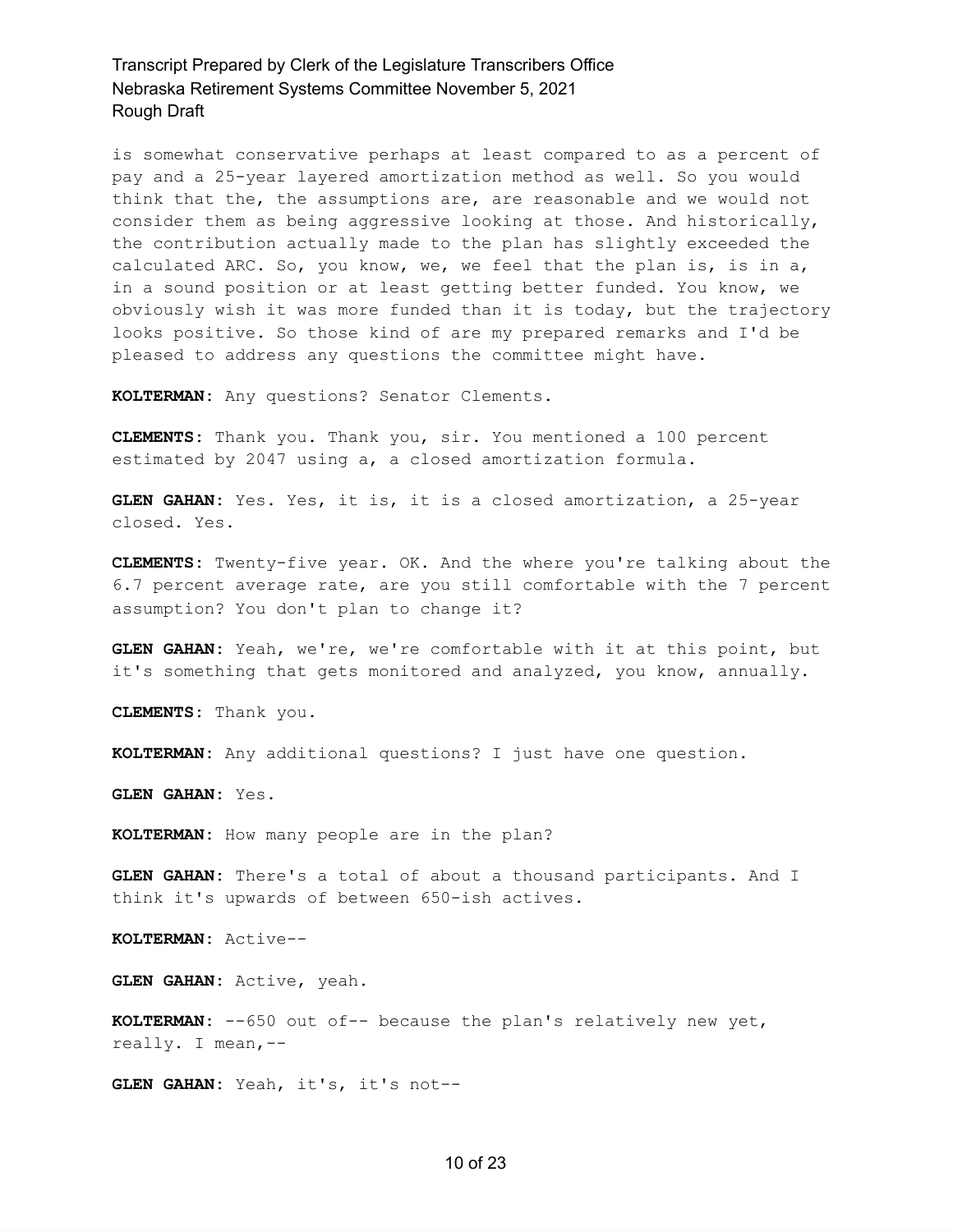**KOLTERMAN:** --1974.

**GLEN GAHAN:** --not overly mature yet.

**KOLTERMAN:** OK, thank you. Any additional questions?

**CLEMENTS:** '74 is new. News to me.

**KOLTERMAN:** I think it is and I'm older than you are Clements. All right. Hey, thank you.

**GLEN GAHAN:** Thank you.

**KOLTERMAN:** Not much, but I am. OK, next will be OPPD. Welcome, John.

**JOHN THURBER:** Hello, I'm John Thurber, the interim CFO of Omaha Public Power District, that's T-h-u-r-b-e-r. We submitted information, and I'm just going to highlight a few areas of interest since our submittal or in our submittal. The funded ratio for our pension plan increased from 68.9 percent to 72 percent in 2021. We continue with a 7 percent discount rate and to answer Senator Clements' questions, we've exceeded 7 percent for the last five, seven, ten. And since inception would be '79. In fact, since 1979, our plan has been averaging 8.9 percent annual returns. Our employee contributions went up from 7.7 to 8.3 percent of salary in 2021, and they will end up with 9 percent as a percent of salary in 2022. That was part of an earlier union negotiation with our employees. Our funded ARC was, or is in 2021, \$56.5 million. As we've continued to do, we fund all of our ARC payments all the way through since the plan has been in existence. So we've always fully funded our ARC payments. A couple of items of note we do, or we are in the process of an asset liability study right now where we're looking at the 7 percent discount rate. Even though we have exceeded it, there is a possibility that we might reduce that rate in the future. We do have a reserve account of \$115 million that can be used for only two purposes, either improving our funded status of our pension plan or to meet our decommissioning liability for Fort Calhoun Station. And we are looking at potentially making a substantial reduction from that reserve this year to help improve the funded status of our pension plan, and it would certainly help offset any impacts if we do decide to reduce the discount rate. So with that, that's all the remarks that I have, if anyone has any questions.

**KOLTERMAN:** Are there any questions from the committee? Thank you.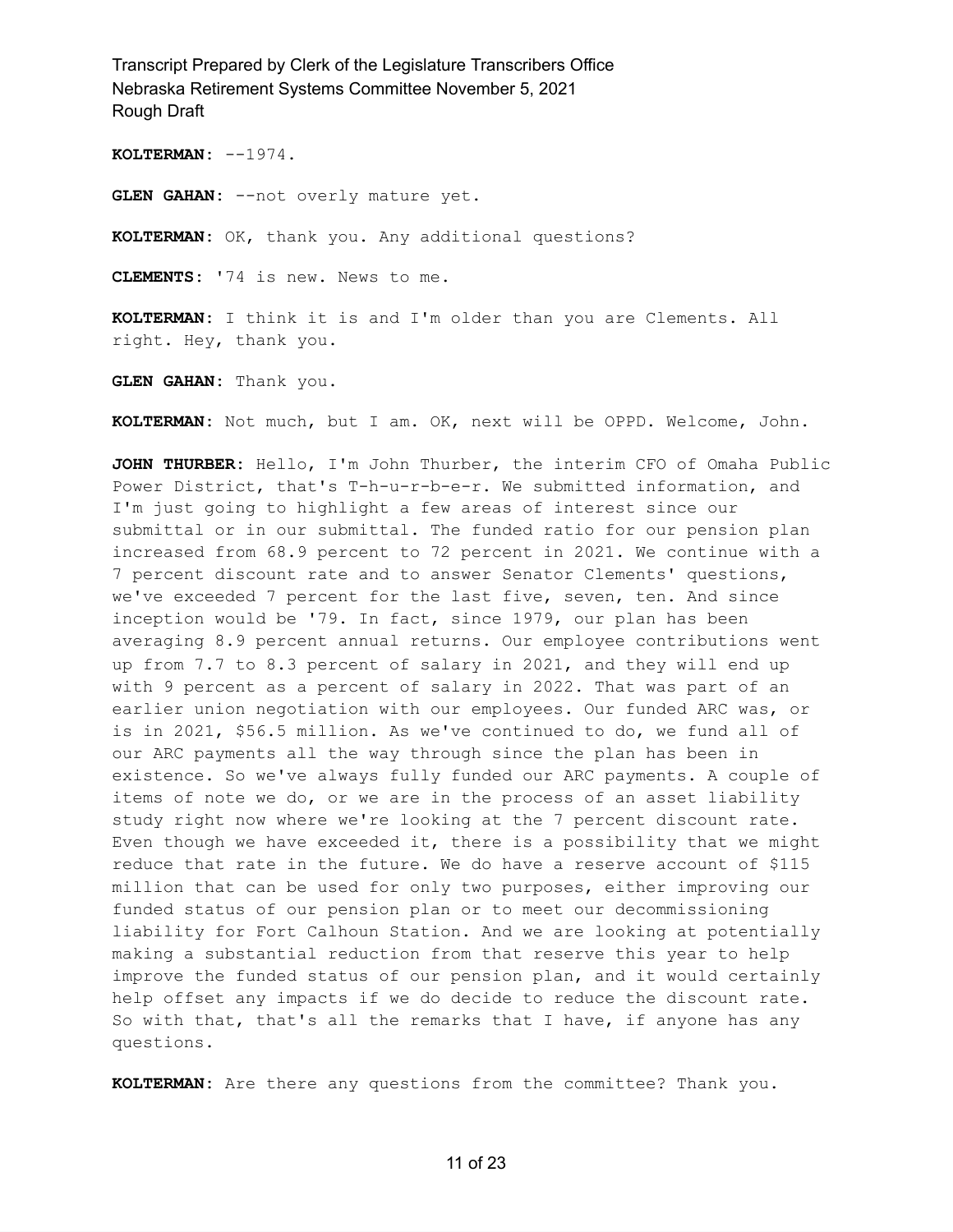**JOHN THURBER:** Thank you.

**KOLTERMAN:** Appreciate you being here.

**JOHN THURBER:** You bet.

**KOLTERMAN:** OK, now we move to Omaha civilian plan. Bernard in den Bosch. Bernard, we're going to get you out of here quicker than you expected even though you're last. Right?

**BERNARD in den BOSCH:** Exactly. Usually you have another bill before us before we get to talk, so we get to listen to some other things.

**McDONNELL:** Save the best for last, Bernard.

**BERNARD in den BOSCH:** Or, or, or worse depending on your perspective, so. Members of the committee, Senator Kolterman, my name is Bernard in den Bosch, spelled-- first name Bernard, B-e-r-n-a-r-d, last name in den Bosch, three words, first word is lowercase i-n, second word is lowercase d as in David -e-n, and third word is capital B as in boy -o-s-c-h. And I am deputy city attorney and I represent both the City of Omaha Employees Retirement System, which is the pension plan for civilian employees of the city of Omaha, as well as the city of Omaha Police and Fire Retirement System. So we're a little bit behind where we normally are as you noticed from the submittals. If you read the submittals, you'll notice it was last year's submittals. The city did-- the city and the pension systems did put out a request for proposals for new-- for actuarial services. We went through that process and a new system actuary was selected. Milliman is now the system actuary. They are not permitted to travel. Apparently, that's a corporate policy. Our chief actuary is in Connecticut. I did ask if there was a possibility of, of, of her participating remotely, but that, that was not an option that was available. Unfortunately, there is also with having a new actuary, it's taken her some time to build the model. We've had a few discussions. The report-- I'm happy to say the reports are final now, but they haven't gone to the pension boards yet for approval. And as until that occurs that we're able to release them, I would accept-- expect that on November 17 and 18, which are the days and this month of the pension systems that they would be approved and then I'd obviously be able to-- I'll provide them to Senator Kolterman and to, to Miss Allen. And then also I will update the table that was attached to the report and provide that as well so that you have that. Again, because of the delay, most of the information in the, in the study in the report is similar to what it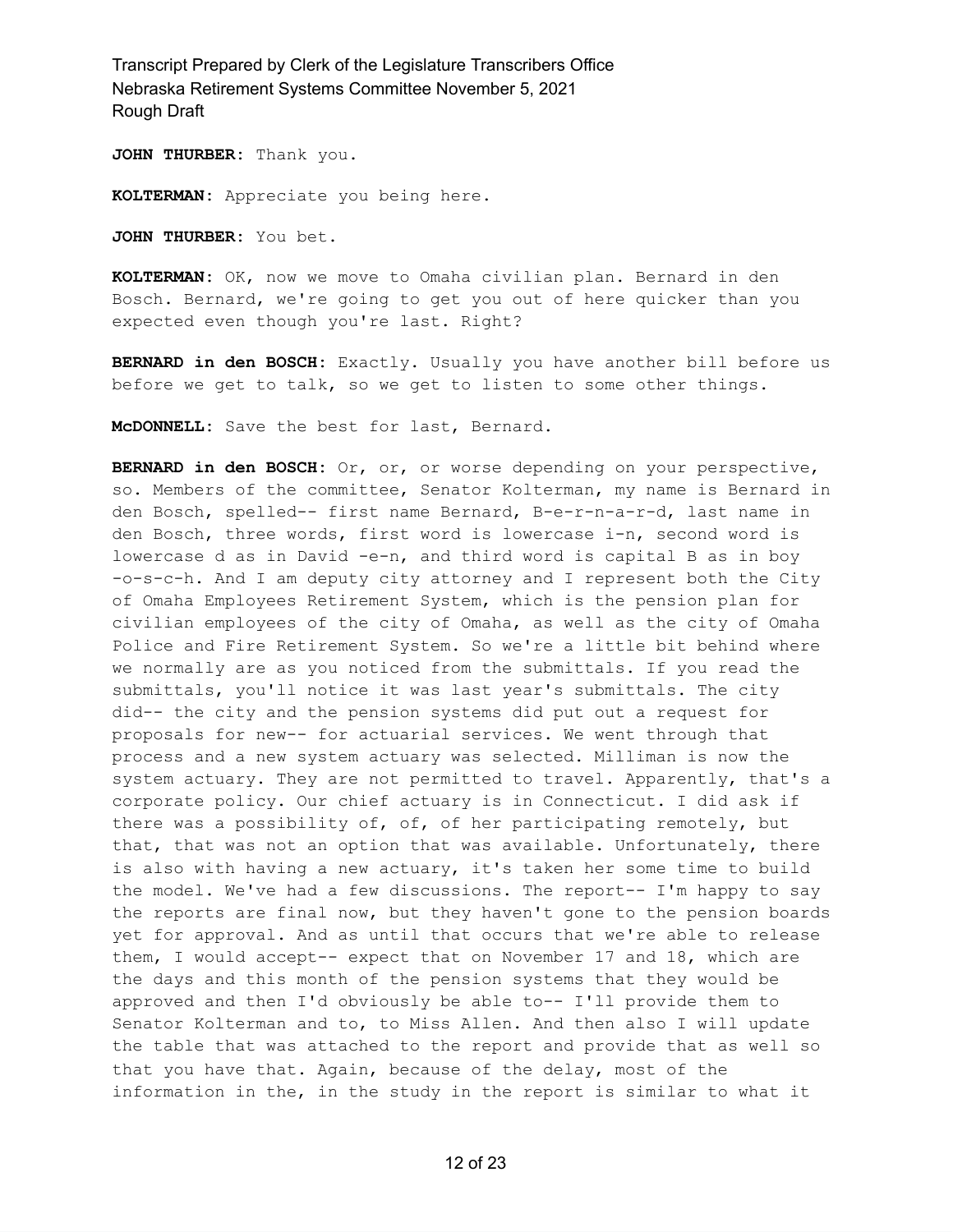was last year. The city is also in the process of doing an experienced study this year. We anticipate we'll have that experience study done and January is the latest estimate and that will be for a period of time. And then obviously there'll be potential adjustments made or recommendations made as to changes in assumptions. The most recent experience study in 2018 did result in some change of assumptions, which I've laid out in, in obviously the reports that I filed, but the change of assumptions including that in the, the rate of return. I also don't have the benefit of Miss Beckham, who usually sits on my left or my right when at the table. Quite frankly, it's a, a big loss and, and I, I, I wish I could say that she was with, with, with me. And because the report isn't there, I don't, I don't have this year's report. I'm still happy to talk about the things that are there, but I do want to touch on a few of the things in the report. Obviously, the Civilian System, which is before us, it funded at of very pedestrian 52.4 percent in, in 2020. We know that that's going to increase in 2021. We did have a good rate of return and the actuarial analysis from 2020 indicated the system would be fully funded in 2048. And I'll talk about why that's, that's the case in, in a moment. The rate of return for 2020 was 9.74 percent. The rate of return, I did check with our money managers, the rate of return after three quarters in 2021 for the Police and for the Civilian System is 9.5 percent. So obviously we'll hope that we'll have additional returns and that number will be in excess of 10. We have exceeded 8 percent in both the, the 10- and 30-year investment returns, though our assumption is 7.5 percent for the Civilian System, which is a little higher than some of the other folks. But it was moved from 8 to 7.5 percent as a result of the 2018 experience study and based on the recommendation of the actuary at that time. So there is no question that this pension system still has a long way to go. There is no question that we are in a far better place than we were five years ago, when we-- or in March of 2015, when we instituted a, a substantial round of pension reform. And I'll talk about that in a second. But as of the time that we entered into those revisions with the various bargaining groups that are part of the Civilian System, there was a cash flow problem in that the Civilian System was going to run out of cash and not be able to pay people in a relatively short period of time. That has changed as a result of the change. And one of the things that we did is we, we made changes for both those employees who are new employees by having a cash balance plan for new employees. And we also made changes, not for past benefits for existing employees, but for future benefits for existing employees. And so when it comes to the cash balance plan, it's, it's, it's quite amazing at the turnover that we've had. I think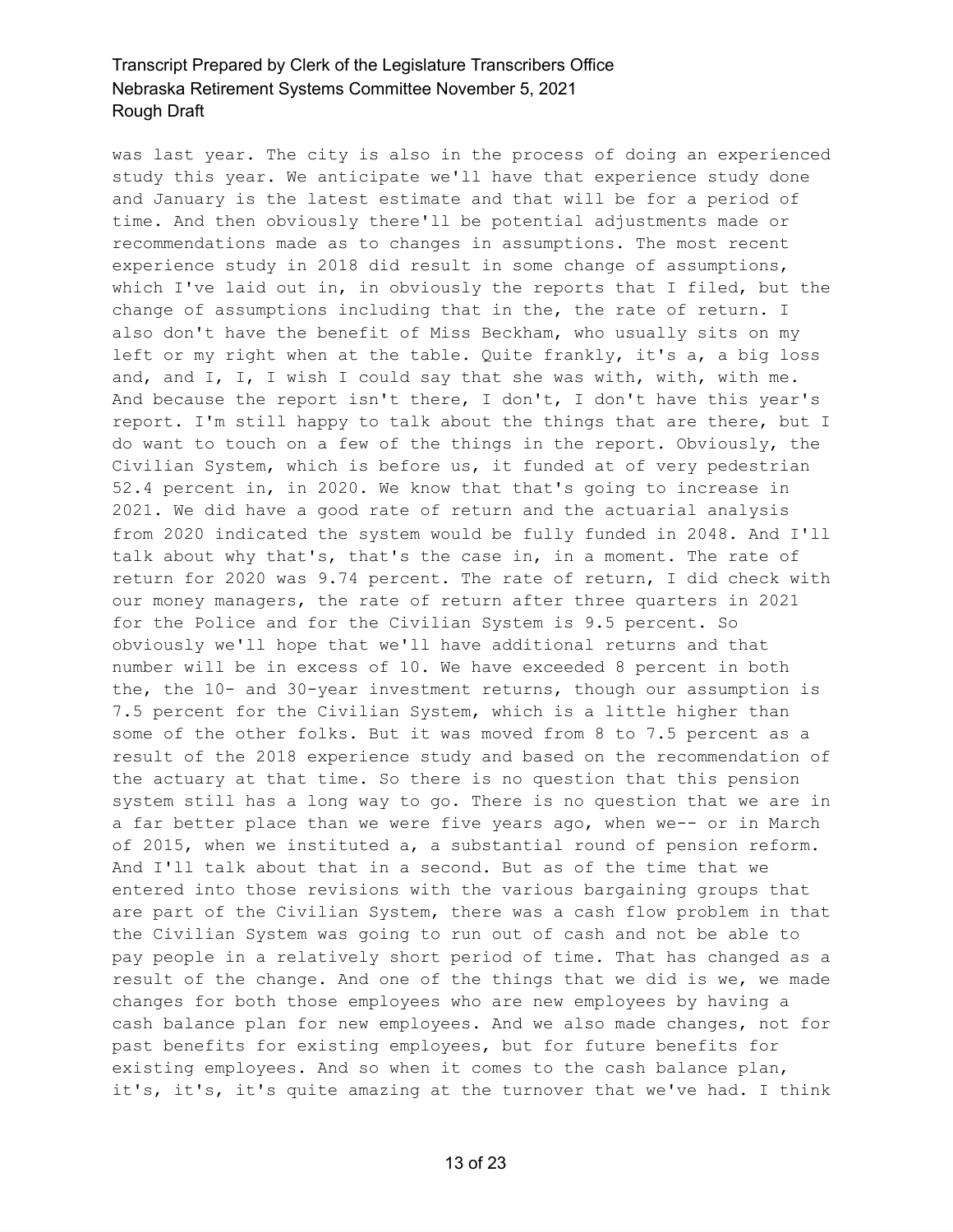last year we reported that as of 2020, January 1 of 2020, 38 percent of our workforce was in the cash balance plan, meaning they'd been hired since March of 2015. As we sit here today, as of January 1 of 2021, it's over 43 percent of our civilian workforce has been hired since March of, of 2020. As far as the changes for existing employees, obviously there were increases in contributions. The city of Omaha employees contribute 10.08 percent of their income to the pension plan, and the city contributes about 18 percent to the pension plan. The difference-- and, and the city increased its contributions roughly 7 percent, and employees contributed to those changes by a reduction in benefits. Existing employees, the retirement age was raised. We- used to be by the rule of 80, now it's the rule of 85. Used to be 60 was the age you could retire, now it's 65. We've done some salary smoothing, it used to be your highest 26 pay periods in your last 5 years. It's now the average of your three-- of three years in your last five years. So there were a number of benefits. And then also the rate accrual per year went for 2.25 percent per year of service for those in, in employment prior to March of 2015 to 1.9 percent for every year thereafter. So there were a number of changes that were made. And I appreciate you look at our funded percentage and obviously we still have a long way to go. But, but I'll say-- reiterate what I said last year, and that is we put a plan in place in 2015 and that plan appears to be working. The projections still indicate that we're going to be fully funded in 2048. And frankly, my sneak preview of the projections that we saw in the current report may indicate that that might be-- it might actually be moved up a year or two. I know the next question you're going to ask me is about ARC. We-- the city- this system has not met its ARC since in the last couple of years since we changed the assumptions prior to the time that that was done. And, and I know Miss Beckham has explained it in the past, and I will make a statement and then please appreciate that I'm a lawyer and not, and not an actuary. But, but some of the, the normal costs for the employees that are for the benefits for the active employees is frankly less than 10 percent. Most of our ARC is for the-- for basically for the-- to pay off those that are already retired. We obviously would like to come closer to meeting ARC. We'll see what occurs. I think we're going to be a little bit better as, as I anticipate next year's report. The difficulty that we have in, in doing it is we have a charter provision that does require that, that we roughly equal contributions. And I know you'll say, well, there was a disparity in your contributions and what you told me a couple of minutes ago. What occurred in 2015 was at that point they were roughly equal contributions, but the city put in more money and the employees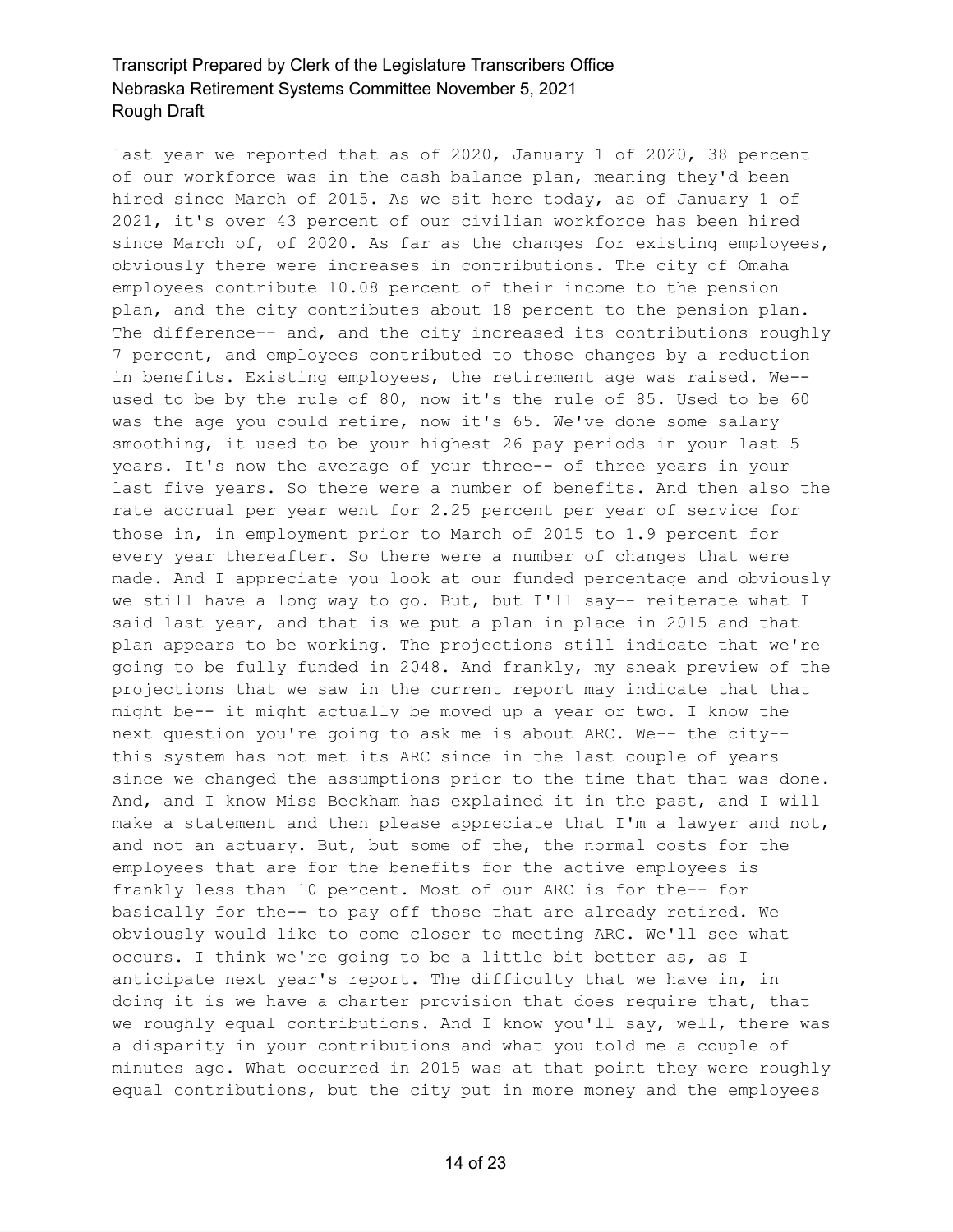put in a reduction in benefits for current as well as future employees. So I, I, I pass that information along. Obviously, I'm happy to answer any questions as best I can. I will also offer that once we get the new reports and I'm able to mail them to you, I know there isn't going to be a committee meeting, but if, if any senator would like to have a discussion with either me or with the actuary, be happy to arrange that one on one or in a small group, whatever is most convenient for you, for any of you. I, I-- and if you want to wait till the experience study is in so you have the whole, the whole package, we're perfectly willing to do that at any point in time. I, I, I wish I, wish I had those documents to give you so we could be talking about them today. So with that, I'm happy to answer any questions.

**KOLTERMAN:** Are there any questions? Senator Clements.

**CLEMENTS:** Thank you, Mr. Chairman. Thank you, Mr. in den Bosch. The- you did mention changing contribution amounts and other plans have talked about changing the percentage of employees, employers contribution. When I see the 52 percent, it looks to me like an adjustment in contribution percentages needed, are you, are you able to negotiate that and work on those changes?

**BERNARD in den BOSCH:** So we obviously can't do it unilaterally because with the exception of a very small portion of our employees, everybody is represented by a bargaining group. The, the, the practical answer is this, and that is we made these changes in 20-- that went into effect in March of 2015, and we're, we're five years from-- this is year six of those and we're seeing some positive stuff. But obviously, as you look back, you know, and, and, and, and, and the question may be what's a reasonable period of time to look to see whether those changes are, are having a positive effect? I think with those changes being in 2015 and with healthcare kind of being the focus in the most recent contract negotiations, it is going to have to be revisited as to whether those contributions are sufficient. We already-- it-- not something that was addressed in this round of negotiations, and I'll be frank, we have an unemployment rate that's incredibly low. We have to compete, our wages are based on comparable cities, and we have to compete in the hiring arena. And when you're already having your employees paying, paying 10.08 percent of their income into this pension system, and then, of course, everybody pays into Social Security, it's difficult to compete in the market because people take home 10 percent less. Now I appreciate they have the benefit of a cash balance plan at some point in the future, but, but a lot of our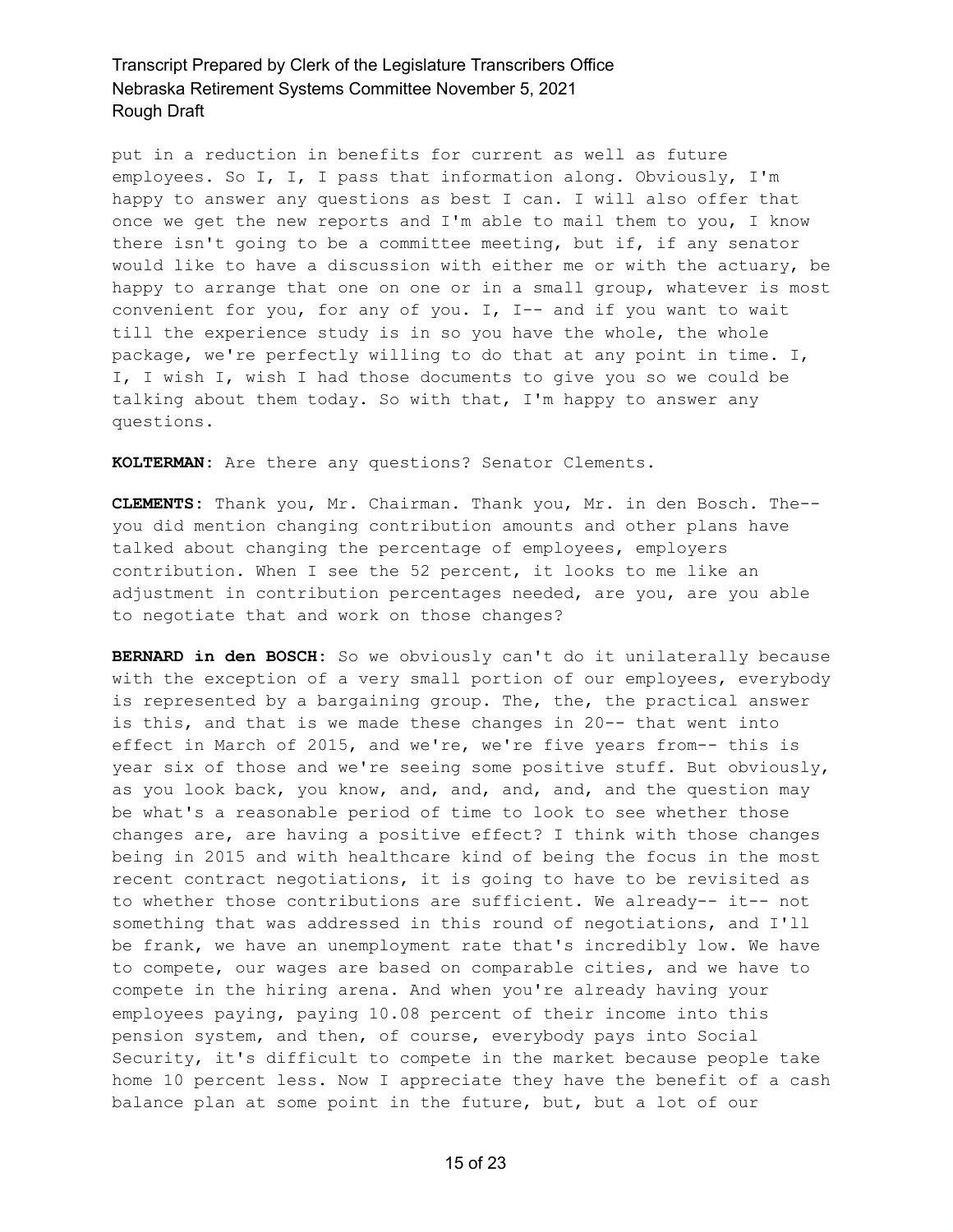employees, particularly the blue-collar employees, are really focused on I need to have enough money to be able to live. And so tried to go to the unions and say, look, we, we haven't given, maybe we haven't-- I'm not sure there's enough time for these changes to be in effect, but we really need to get that funding percentage up quickly. The response, particularly now with unemployment where it is, is that's a really hard sell to get the unions to consider it. That's not to say that won't change in a couple of years. I think once the, the changes have been in effect for ten years and you see where you are, it's easier to go back to the unions and say, now it's time we need to, we need to bump this up and address it. I'm trying to give you a practical answer, because that's, that's really the, the discussion that's occurring.

**CLEMENTS:** Well, getting the ARC up to 100 percent, you talk about being fully funded in 2048, is that assuming 100 percent ARC payments?

**BERNARD in den BOSCH:** No, that's assuming with the current, with the current system. And part of the reason we're under the ARC is because of the amortization schedule. And again, this is I'm, I'm dangerous because I'm starting to talk about things that actuaries understand and I don't. But as I understand it, that's the amortization of the unfunded actuarial liability. But the discussion that we've had with Miss Beckham in the past is, is that you don't have to, you don't have to meet your ARC in order to do it. But obviously it would be better and you would get there faster if you did. But a lot of it is because we have-- so, so much of our liability, so much of the money that's put in is not for the active employees, it's for the, the legacy people. And that's, that's a big part of the problem that we have because like I said, the normal rate's under 10 percent. Well, we're putting in 28 percent, 29 percent when, when everything-- and obviously a huge chunk of that is going for the sins of the past. And obviously we have to address the sins of the past.

**CLEMENTS:** Yeah, I can see where a, a new employee with a cash balance plan would resist paying in for retirees that they're not benefiting from. Yes.

**BERNARD in den BOSCH:** Yeah, there's--

**CLEMENTS:** Thank you.

**BERNARD in den BOSCH:** Yeah.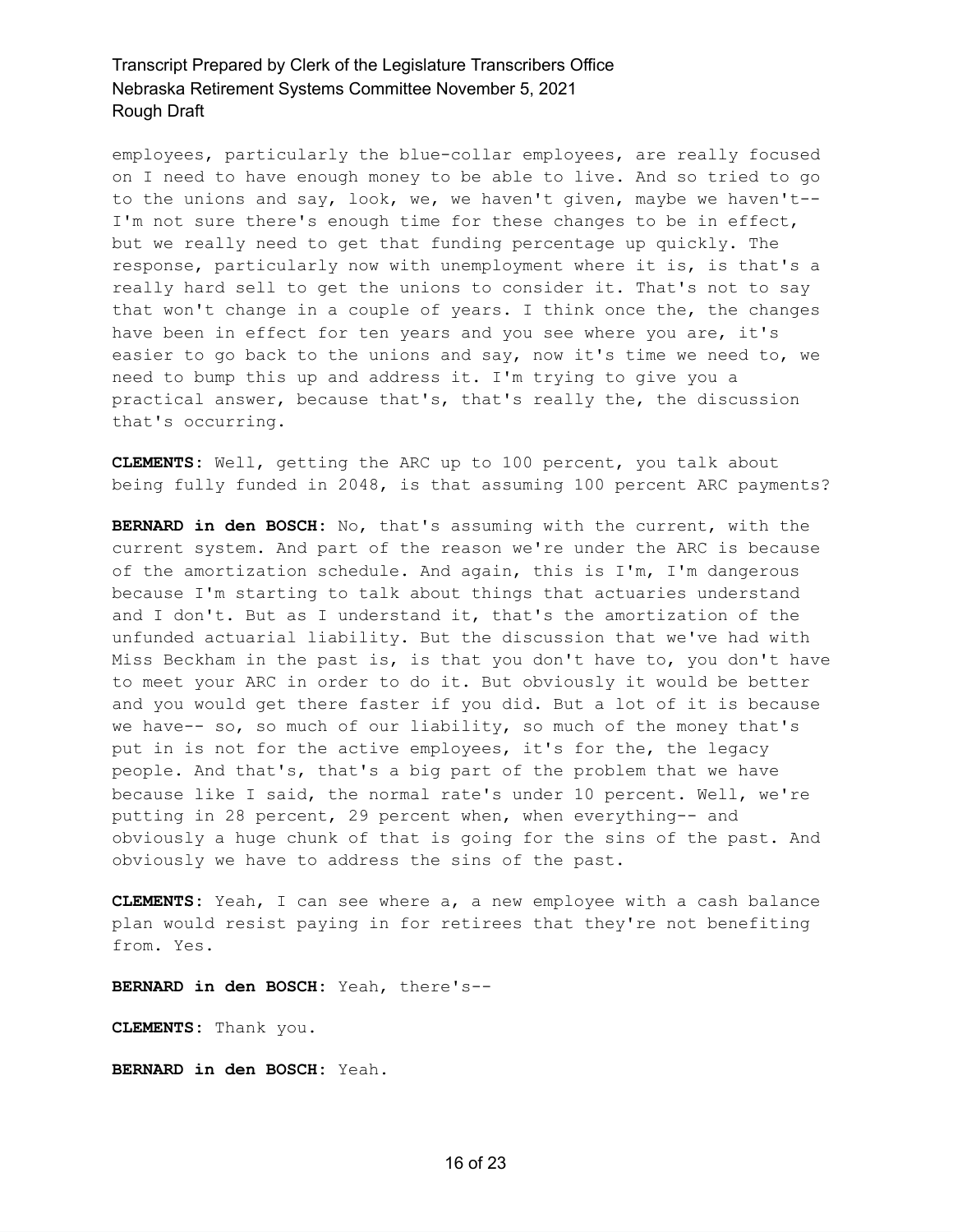**KOLTERMAN:** Any additional questions? I'll have some, but I'll wait till we get both of them done.

**BERNARD in den BOSCH:** Oh, OK.

**KOLTERMAN:** So Bernard, why don't we just move right into--

**BERNARD in den BOSCH:** Sure.

**KOLTERMAN:** --Omaha Police and Fire. You don't have to reintroduce yourself. We know who you are, and let's just go from there.

**BERNARD in den BOSCH:** Appreciate it. Thank you. And I'll try not to reiterate and, obviously, the Police and Fire plan is going through the same issues with changing actuaries. We don't have the report yet. We do anticipate having that in the next couple of weeks. We're also going through an experience study with our Police and Fire Retirement System, and, and we'll obviously see what those particular things are. There's obviously different assumptions in the Police and Fire System, as, as with people on this committee know, because unfortunately seen me too many years in a row, the expected rate of return for our system is 7.75 percent. That's the assumption. I do know from having some discussions with the actuary-- our, our new actuary, that's obviously one of the things that they're going to be evaluating. I will tell you that our investment manager, DeMarche, which is out of, out of Kansas City, felt comfortable with 8 percent and, and, and pushed back at the reduction in 2018, but there was a reduction in that particular assumption. And I'll say-- make the same comment that I made previously, and that is if you look at our 30- year average or our 10-year average we're in excess of, of eight and, eight and a half to eight and three quarters percent. The rate of return for 2020 for the Police and Fire System was 9.27 percent. And through the first three quarters of 2021, we were at 9.6 percent, slightly higher than what it is for the Civilian System. Obviously, the Police and Fire System is still-- is funded at 54.3 percent, which is nothing to, to brag about. The numbers are a little lower because of some of the changes in assumptions that we made a few years back. I'll, I'll only note and reiterate what I said last year and what I've-- in 2008, it was funded at 38.6 percent. So again, even worse, even worse and we anticipate the funding ratio based on the preliminary information will increase in 2021, and the projection is still to be fully funded in, in 2046. I do want to talk a little bit about the history of the changes that were made to try to address the, the pension system. In 2008, the Bates commission was formed. The Bates commission was formed by then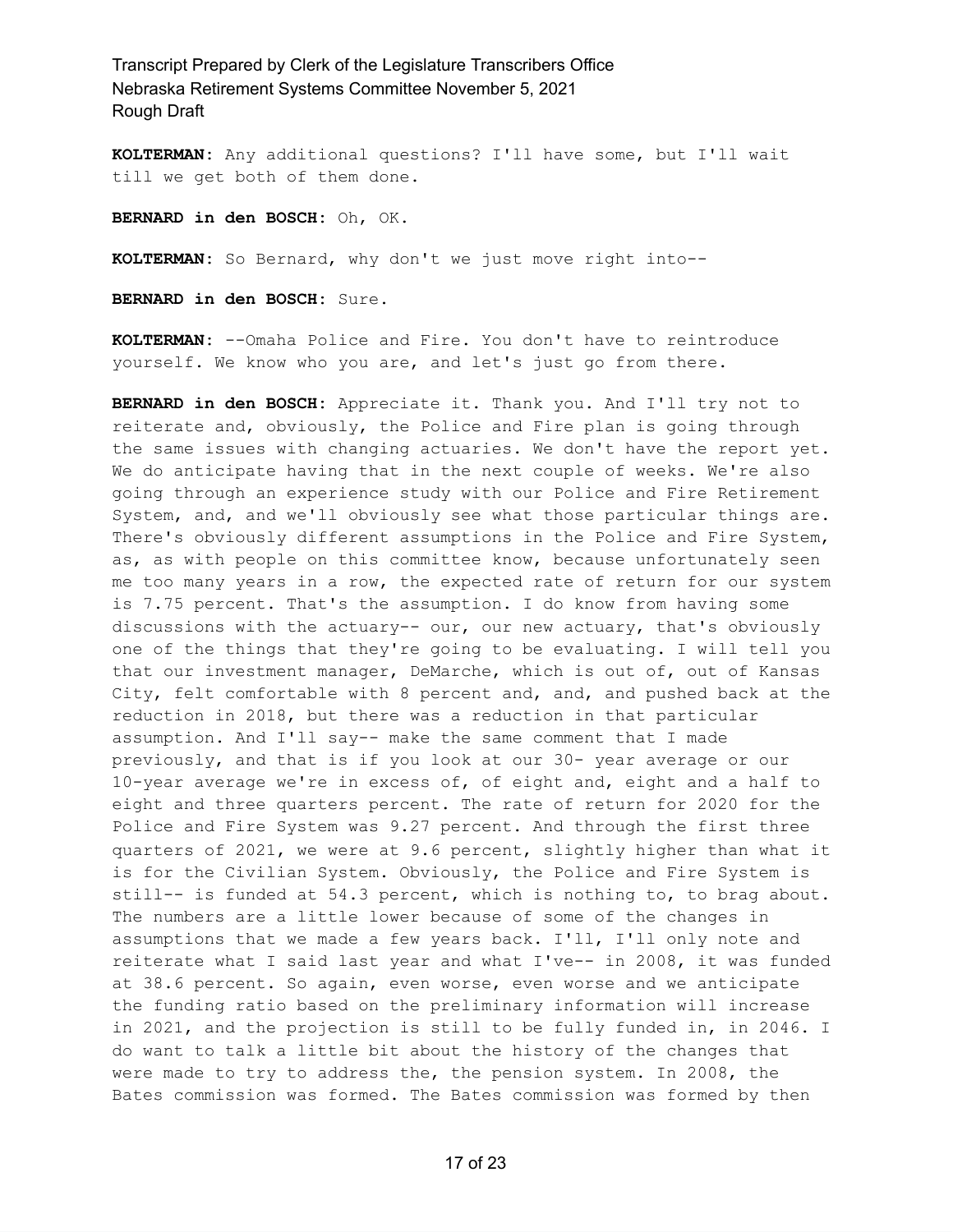Mayor Mike Fahey to look at the pension system and it committed-- it consisted of many, many people from the private sector and then also representatives of the bargaining groups and, and, and the city. And the reason the bargaining groups needed to be part of that process is they needed to understand how bad a place the pension system was in, in, in order to be able to, to sell it to their members. In the negotiations that happened in that became in-- went into effect in October of 2010 for Police bargaining and then December of 2012 for Fire retirees, there were a number of changes that were made to both contributions, as, as well as benefits for existing and for new hires. The first thing as far as contributions, the city contribution kicked from about 20 percent to 33 or-- to 33 or 34 percent, depending on the, the system and the employees contribution was about 17 percent. Their contribution to the increase was through reduction in benefits, which, which was actuarially similar to what was done with the, the system. So there was obviously a dramatic increase in contributions. We did for new hires included-- did some things, removed overtime from the equation. It lowered the top benefit, lowered the tiers, raised the minimum retirement age, increased the years to get to the top. It went from 75 percent being the highest to 65. It went from 25 years to 30 years and raised the ages that people could retire. We also created tiers for existing employees, and, and the tiers were for those employees that were within, depending on the system, either five or ten years before retirement, they would see some of the changes, some of the smoothing, and some of the reduction in the overtime implications to their pension. But for employees that were not within five to ten years of retirement, their retirement ages would raise and the years to get to the top benefit would increase and some of those other things. We also-- one of the favorite words I see in the media is smoothing that means two different things depending on who you're talking about. But one of the things that we used to see in the Police and Fire System as people could spike their pension because they would work a lot of overtime in the last year of their employment, which would ultimately increase their, their pension. What occurred there is we went with something called a career overtime average, which meant that you looked at somebody's overtime over their career and they made pension contributions based on that overtime. But if I worked 30, 30, 30 and then 150 hours my last year, my pension was going to be based on an average of 30, 30, 30 and 150 over the course of my career, as opposed to what existed before was this 150 so that your pension was not in any way related necessarily to what you had traditionally been earning over the course of your income. And then the other thing we did as far as smoothing, it used to be your highest 26 pay periods in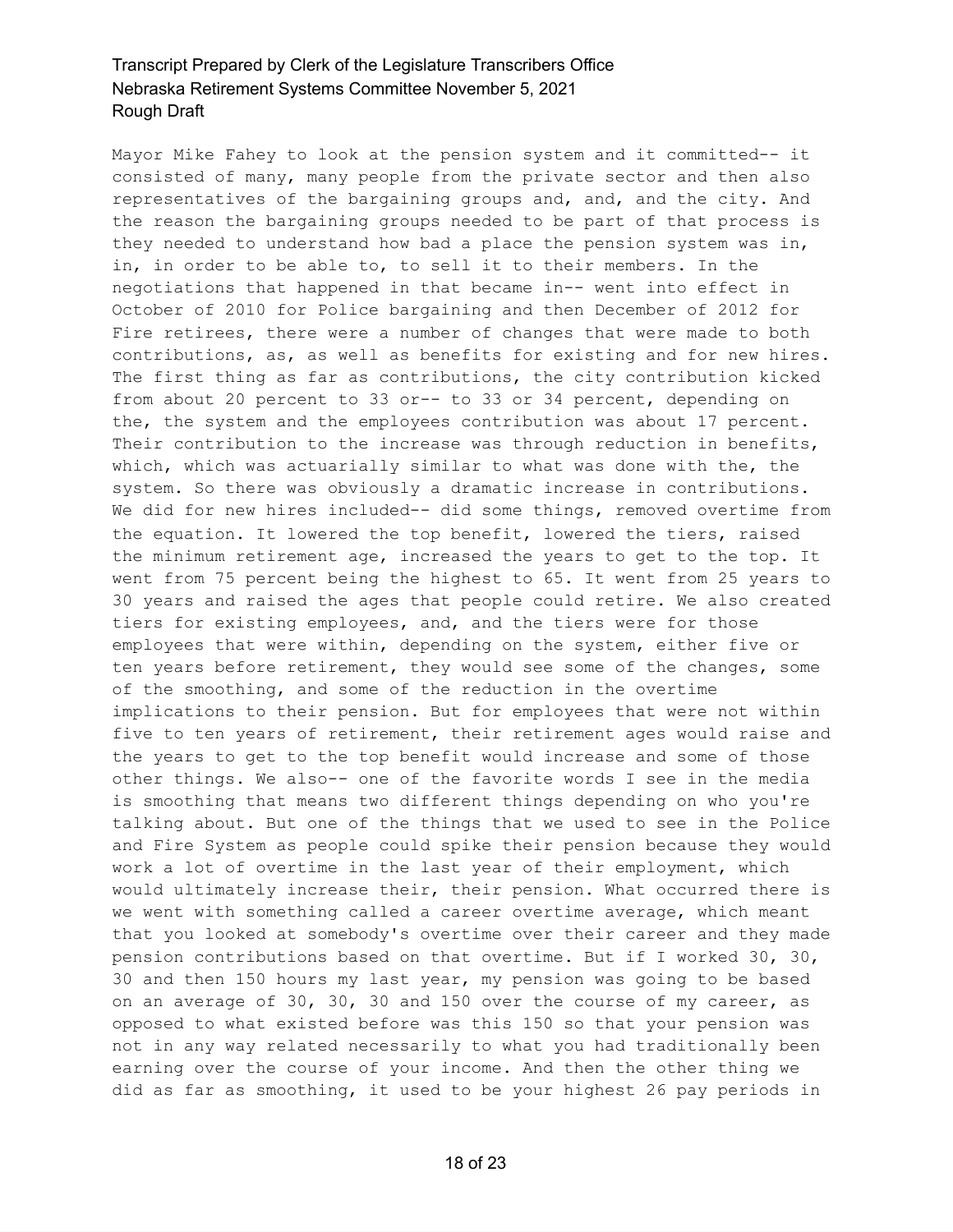your last 5 years. It went to a highest average 78 pay periods or 3 years, which has an effect-- affects most people the time period for which they were eligible for a pension. So a lot of those things have occurred, and, and we're ten years into that particular solution. And I appreciate you still look at the funded ratio and there are still concerns. But as far as the, the, the feedback that we get from not only the city and the systems actuary but other actuaries used by the union is that, that we're on the path to where we're getting. The problem is we have a lot of legacy people who are already retired, and that's kind of a similar thing to what we've already talked about. The new hires are a lot sounder for as far as pension, and we have some of the same issue, I think, that Senator Clements was recognizing is that new hires to some extent might be concerned that they might be subsidizing some of the old and to, to some extent, that's-- every employee has to contribute to the unfunded liability. And the reality is that that's, that's what occurs. And so you have to balance those things. So those are some of the changes that we made. They've had a positive effect in that we're slowly and steadily moving up. The projections are still there. I mean, there's obviously risk, you know, if you have another 2008 or two or three bad investment years in a row, it'll be a lot more. This seat will be even more uncomfortable to sit in than it already is. And that's just the reality of it. Fortunately, you know, we've had decent returns and fortunately things have been moving as projected, and, and we hope that continues. So anyway, that-- that's, you know, I don't want to get-- the report is one you've already seen so I hate to spend a lot of time on it, but I'm happy to answer any, any questions about the Police and Fire Retirement System if you'd like.

**KOLTERMAN:** Any questions? I, I just have a, a couple of observations,--

#### **BERNARD in den BOSCH:** Sure.

**KOLTERMAN:** --or I guess the first one would be a question. Have you given any more thought to, you know, you talk about how new employees are helping pay for the liabilities of the past. Has any more thought being given to looking at your charter with the idea that it would allow the city to make additional contributions on behalf of the pension years?

**BERNARD in den BOSCH:** A fortuitous question, because the, the-- our charter requires us to have a charter convention every ten years. They're actually, at this point, there's-- the mayor is intending, I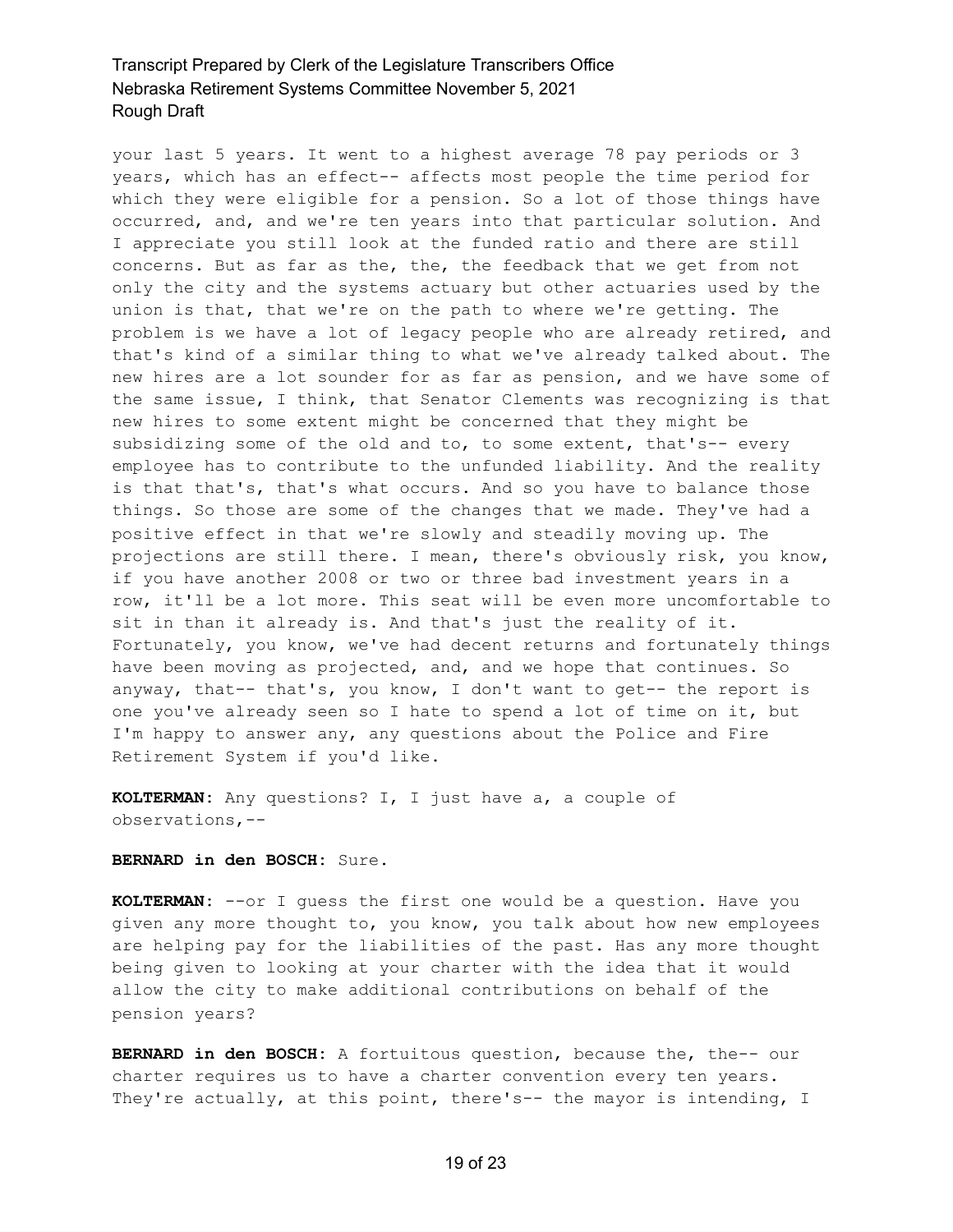think, on calling for a charter sometime in the next six months. So we will have a charter convention. I will, I will make sure that that gets included in the discussion items. Appreciate that the, the charter committee ultimately votes things out of the committee. They go to the council. The council has to vote by ordinance to put them on for a ballot. And ultimately our charter only gets changed by, by a vote of the people. But I will, I will make sure that that at least gets put on the discussion.

**KOLTERMAN:** Well, I-- my, my concern is I would hope that the people of Omaha are aware of the fact that you're asking new employees to accept the blunt of the past [INAUDIBLE].

**BERNARD in den BOSCH:** Yeah, and I don't, yeah, and I don't know that I would say, I mean, there was obviously a lot of discussion about pensions and what was going on in the pension systems 12, 13 years ago, up through maybe 10 years ago or 8 years ago. There hasn't really been much public discussion, as you know. I mean, you, you-- you're more attuned to that than, frankly, I am. But you know, I do think there, there is a realization amongst some people within the city now that maybe didn't occur in the last couple, couple years ago because of some of the difficulty we have in retaining and, and hiring and retaining employees that maybe one of the impediments is the relatively large contribution that you have to make. And in, in many ways, that makes-- though your top-- your wage may be competitive, your take-home wage may not be.

#### **KOLTERMAN:** Right.

**BERNARD in den BOSCH:** And I, I know that there's been-- there's more realization of that because I used to be kind of the sole person that would make that comment. And I-- and in the last couple years because of, I mean, we're having a, a, a really difficult time hiring people to drive, to drive snowplows and those things. And some of that is, is, you know, it's a product of an unemployment rate that's incredibly low. There's plenty of other jobs, but it's also a product of, you know, my take-home pay is substantially below what I think it should be. And I don't have that issue if I go work for some of my competition.

**KOLTERMAN:** Right. The other, the other question, and this is just a question, I don't know if you have an-- you probably can't answer it, but I'm going to ask it anyway.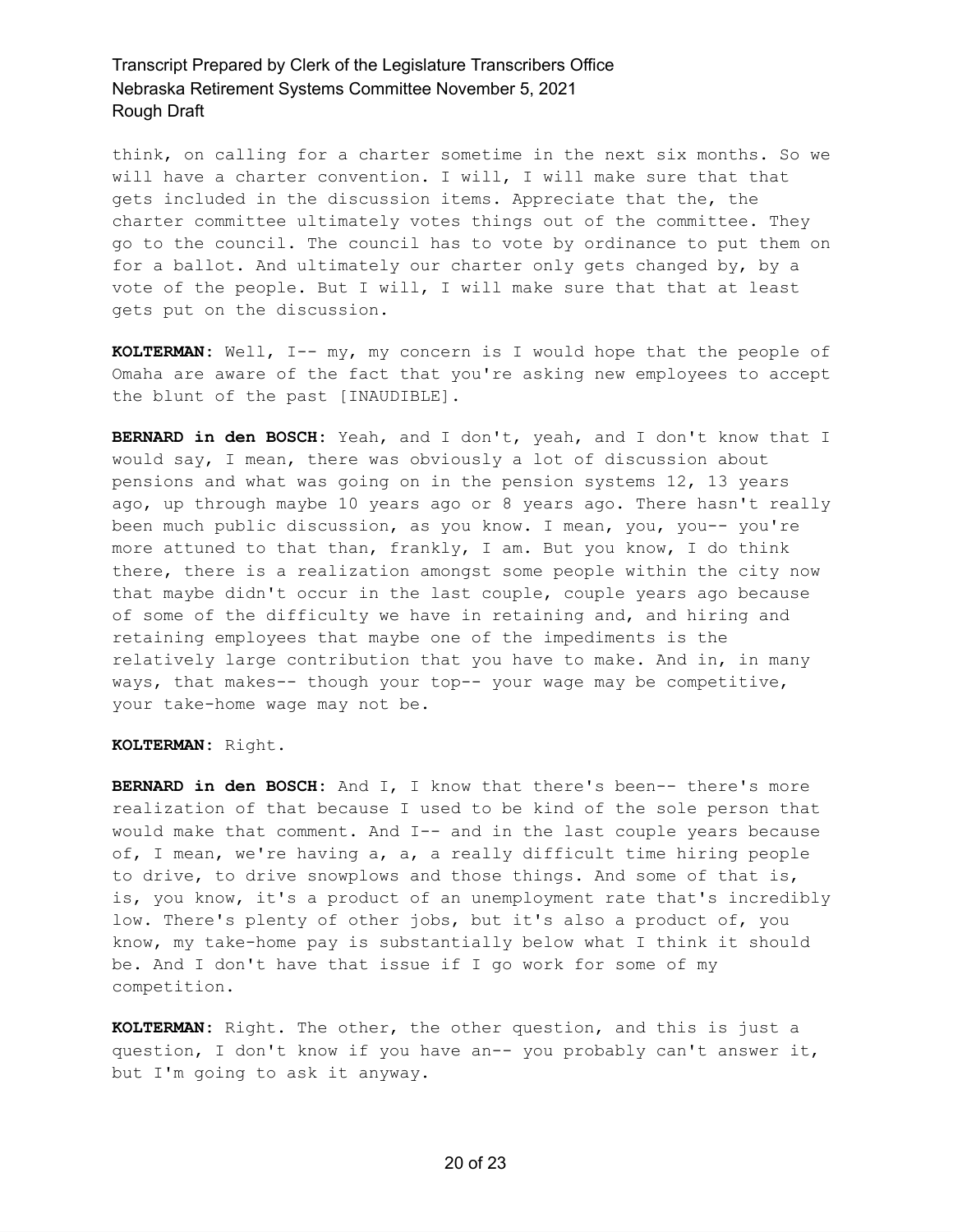## **BERNARD in den BOSCH:** I'll try.

**KOLTERMAN:** When you get, you know, the city goes out and gets classified, they get bond-- your bond ratings-- does, does a pension plan and, and the fact that your pension plans only funded at 52 percent, does that affect your bond ratings, are you concerned about that at all?

**BERNARD in den BOSCH:** It certain--

**KOLTERMAN:** It's a huge liability that's hanging out there.

**BERNARD in den BOSCH:** It certainly affects the bond rating. I mean, we went from being the very top. But the reality is we're still, I think, at the, the third tier down, which is still really, really high. And I know, Senator Lindstrom, you understand that area more than I do. But yeah, it has affected our bond rating and that the rating agencies have, you know, we're not AAA, but we're still double A-plus and we'll still have a fairly high rating because of the management of some of the other bonding things. But there is no question that every time a rating agency looks at us, the pension system and the funded, you know, the fact that the pension systems are funded at 54 percent or whatever it is, it is problematic. There, there is no question that, that it does have, have an effect. Probably, you know, to be honest and I don't know-- I know that over the last ten years, with interest rates being relatively low and, and you could still borrow money at a very low rate, it probably hasn't had as big an impact as it might if we would get into a time where inflation was a little bit higher and you start to see interest rates go up and then maybe your, your rating will have more of an impact. I mean, at this point, the city is still able to get historically very competitive rates on all its, on all its bonds. But again, I think that's, again, way out of my-- even worse than me being an actuary trying to be a finance guy, but, but I mean, we've had historically low inflation rates--

**KOLTERMAN:** I understand. I, I just--

**BERNARD in den BOSCH:** --for a long, long time.

**KOLTERMAN:** --you know, I just look at it and know that you guys have to do some bonding and it--

**BERNARD in den BOSCH:** We do. We do.

**KOLTERMAN:** --would make a difference.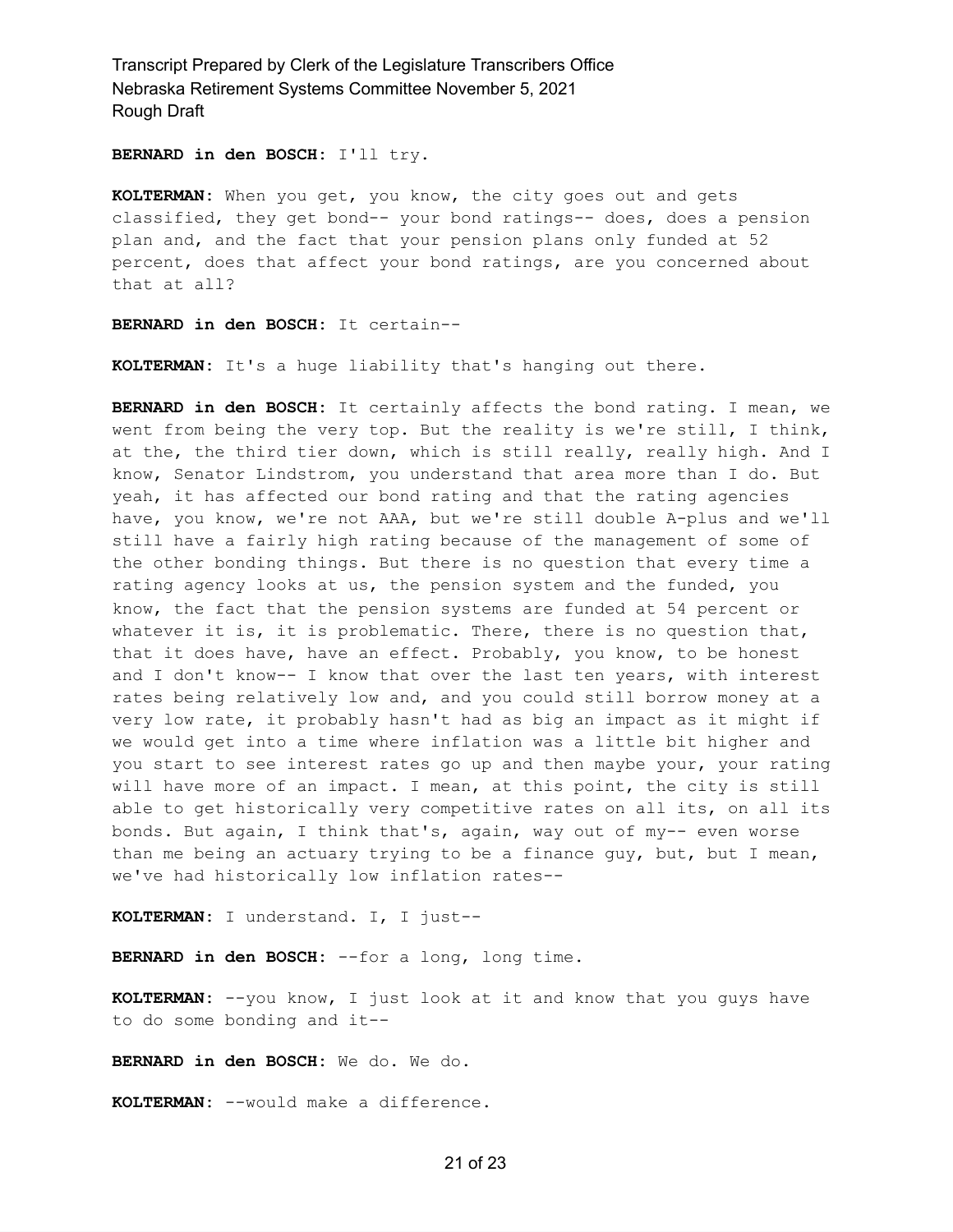**BERNARD in den BOSCH:** And I think--

**KOLTERMAN:** Especially, you know, I-- you're right, interest rates are low right now.

**BERNARD in den BOSCH:** --we've been fortunate because of the investment of interest rates. Yeah.

**KOLTERMAN:** But if inflation continues to decline and--

**BERNARD in den BOSCH:** They're going to go up.

**KOLTERMAN:** --interest rates go up, that-- it makes that spread even worse, so.

**BERNARD in den BOSCH:** It does.

**KOLTERMAN:** I just was curious.

**BERNARD in den BOSCH:** No, I-- and I'm, and I'm happy--

**KOLTERMAN:** I appreciate it.

**BERNARD in den BOSCH:** --to speculate.

**KOLTERMAN:** Any, any additional questions?

**BERNARD in den BOSCH:** I will get those additional things to you.

**KOLTERMAN:** I'd appreciate that.

**BERNARD in den BOSCH:** And, again, please, if anybody wants to have a discussion, don't hesitate.

**KOLTERMAN:** Well, we'll get those out to the committee once we get them.

**BERNARD in den BOSCH:** I'll get them into Kate as soon as--

**KOLTERMAN:** We get the, we get the information out, so.

**BERNARD in den BOSCH:** I appreciate your time. Thank you.

**KOLTERMAN:** With that, appreciate it. I don't think we have anybody else. Do we have a-- I guess we don't need to adjourn. We're adjourned.

#### 22 of 23